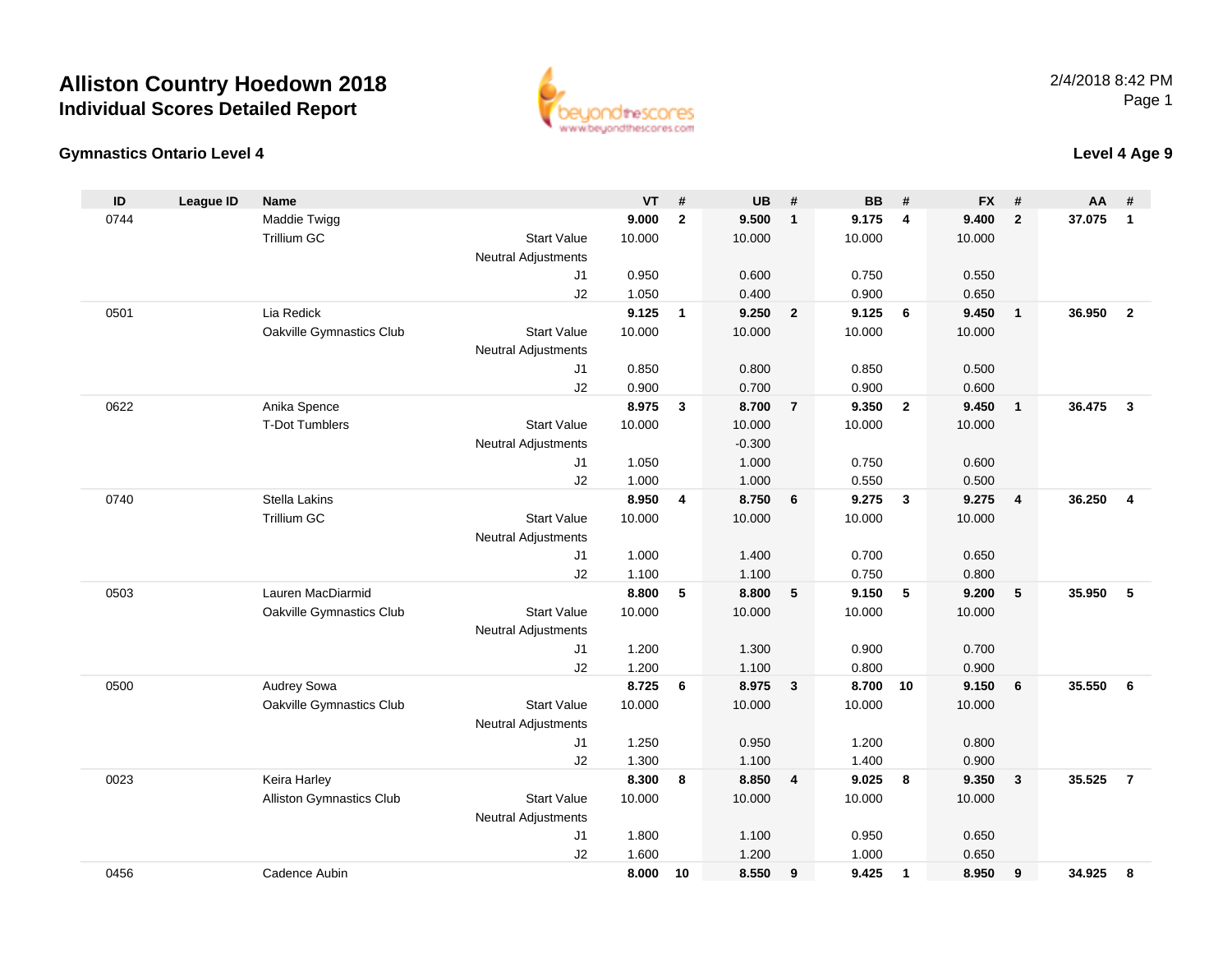

|      | <b>Northern Stars</b>         | <b>Start Value</b>               | 10.000 |                | 10.000   |    | 10.000   |                         | 10.000       |                |           |    |
|------|-------------------------------|----------------------------------|--------|----------------|----------|----|----------|-------------------------|--------------|----------------|-----------|----|
|      |                               | <b>Neutral Adjustments</b>       |        |                |          |    |          |                         |              |                |           |    |
|      |                               | J <sub>1</sub>                   | 2.000  |                | 1.400    |    | 0.650    |                         | 1.000        |                |           |    |
|      |                               | J2                               | 2.000  |                | 1.500    |    | 0.500    |                         | 1.100        |                |           |    |
| 0505 | Celina Lavoie                 |                                  | 8.500  | $\overline{7}$ | 8.575    | 8  | 8.700 10 |                         | 9.000        | 8              | 34.775    | 9  |
|      | Oakville Gymnastics Club      | <b>Start Value</b>               | 10.000 |                | 10.000   |    | 10.000   |                         | 10.000       |                |           |    |
|      |                               | <b>Neutral Adjustments</b>       |        |                |          |    | $-0.100$ |                         |              |                |           |    |
|      |                               | J1                               | 1.600  |                | 1.350    |    | 1.100    |                         | 0.900        |                |           |    |
|      |                               | J2                               | 1.400  |                | 1.500    |    | 1.300    |                         | 1.100        |                |           |    |
| 0331 | Sasha Bowes                   |                                  | 7.800  | 11             | 8.050 11 |    | 9.175    | $\overline{\mathbf{4}}$ | 9.200        | $5\phantom{1}$ | 34.225    | 10 |
|      | Kitchener-Waterloo Gymnastics | <b>Start Value</b>               | 10.000 |                | 10.000   |    | 10.000   |                         | 10.000       |                |           |    |
|      |                               | <b>Neutral Adjustments</b>       |        |                |          |    |          |                         |              |                |           |    |
|      |                               | J1                               | 2.200  |                | 2.100    |    | 0.800    |                         | 0.800        |                |           |    |
|      |                               | J2                               | 2.200  |                | 1.800    |    | 0.850    |                         | 0.800        |                |           |    |
| 0700 | Salena Ramdass                |                                  | 7.750  | 12             | 7.900    | 13 | 9.100    | $\overline{7}$          | 8.950        | 9              | 33.700 11 |    |
|      | TGI                           | <b>Start Value</b>               | 10.000 |                | 10.000   |    | 10.000   |                         | 10.000       |                |           |    |
|      |                               | <b>Neutral Adjustments</b>       |        |                |          |    |          |                         |              |                |           |    |
|      |                               | J1                               | 2.200  |                | 2.200    |    | 0.800    |                         | 1.100        |                |           |    |
|      |                               | J2                               | 2.300  |                | 2.000    |    | 1.000    |                         | 1.000        |                |           |    |
| 0698 | Emily Pozhidaeva              |                                  | 8.250  | 9              | 8.150    | 10 | 8.175 12 |                         | 9.050        | $\overline{7}$ | 33.625 12 |    |
|      | <b>TGI</b>                    | <b>Start Value</b>               | 10.000 |                | 10.000   |    | 10.000   |                         | 10.000       |                |           |    |
|      |                               | Neutral Adjustments              |        |                |          |    | $-0.300$ |                         |              |                |           |    |
|      |                               | J1                               | 1.700  |                | 1.900    |    | 1.650    |                         | 1.000        |                |           |    |
|      | Ava Courchesne                | J2                               | 1.800  |                | 1.800    |    | 1.400    |                         | 0.900        |                |           | 13 |
| 0330 |                               |                                  | 7.000  | 14             | 8.000    | 12 | 8.475    | 11                      | 8.350        | 10             | 31.825    |    |
|      | Kitchener-Waterloo Gymnastics | <b>Start Value</b>               | 10.000 |                | 10.000   |    | 10.000   |                         | 10.000       |                |           |    |
|      |                               | <b>Neutral Adjustments</b><br>J1 | 3.000  |                | 2.200    |    | 1.450    |                         | 1.800        |                |           |    |
|      |                               | J2                               | 3.000  |                | 1.800    |    | 1.600    |                         | 1.500        |                |           |    |
| 0054 | Mila Furbacher                |                                  | 7.150  | 13             | X.XXX -- |    | 8.900    | 9                       | <b>X.XXX</b> | $\sim$         | 16.050    | 14 |
|      | <b>Aspire Gymnastics</b>      | <b>Start Value</b>               | 10.000 |                |          |    | 10.000   |                         |              |                |           |    |
|      |                               | <b>Neutral Adjustments</b>       |        |                |          |    |          |                         |              |                |           |    |
|      |                               | J <sub>1</sub>                   | 2.800  |                |          |    | 1.000    |                         |              |                |           |    |
|      |                               | J2                               | 2.900  |                |          |    | 1.200    |                         |              |                |           |    |
|      |                               |                                  |        |                |          |    |          |                         |              |                |           |    |

**Gymnastics Ontario Level 4**

**Level 4 Age 15+ A**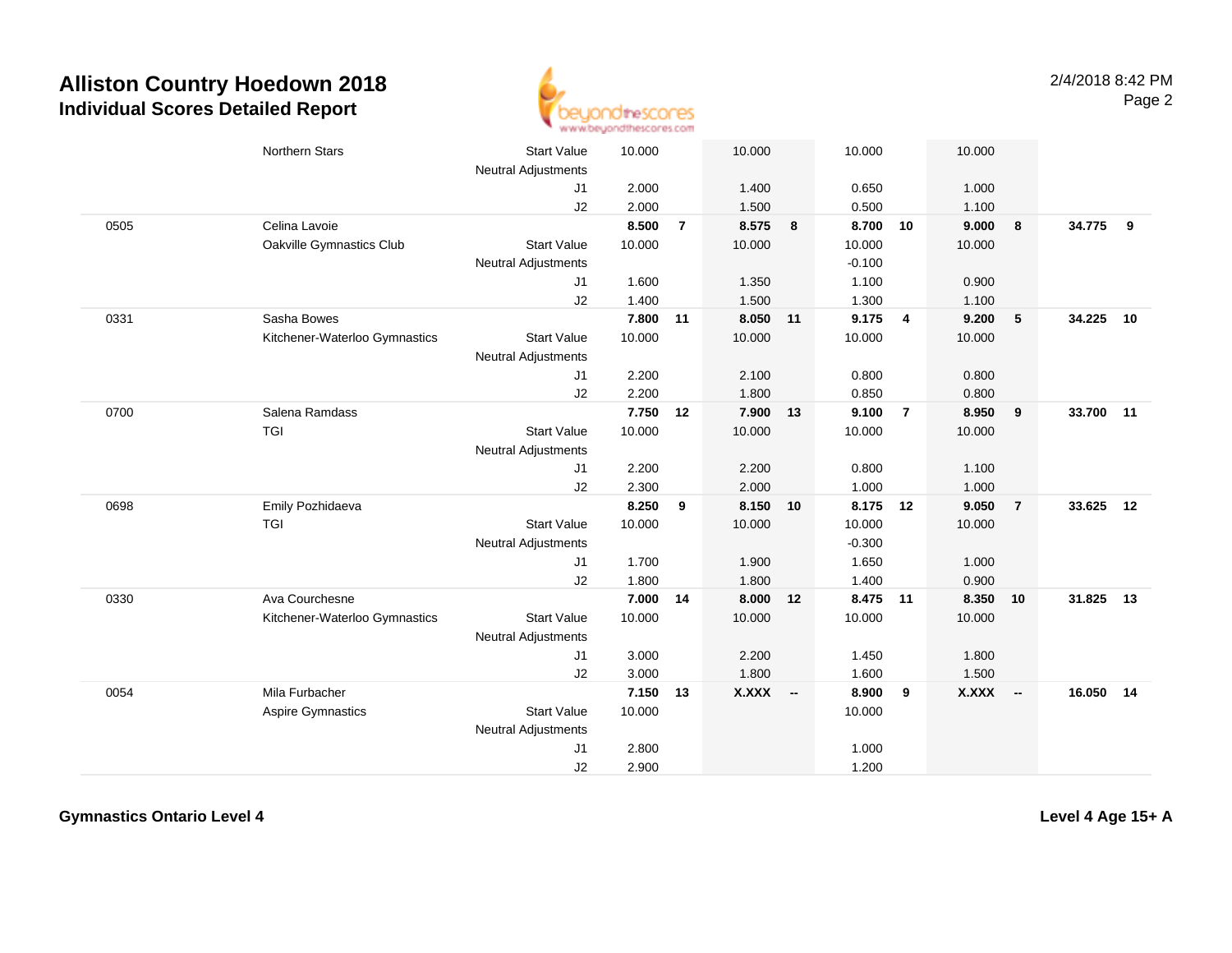

|      |                  |                                |                            | <b>HEAR ARVING THE UNIT MANY OF</b> |                |           |                         |           |                         |           |                         |        |                |
|------|------------------|--------------------------------|----------------------------|-------------------------------------|----------------|-----------|-------------------------|-----------|-------------------------|-----------|-------------------------|--------|----------------|
| ID   | <b>League ID</b> | <b>Name</b>                    |                            | VT                                  | #              | <b>UB</b> | $\pmb{\#}$              | <b>BB</b> | #                       | <b>FX</b> | #                       | AA     | #              |
| 0263 |                  | Jenaya Semple                  |                            | 9.025                               | $\mathbf{1}$   | 9.300     | $\overline{2}$          | 9.125     | $\sqrt{5}$              | 9.200     | $\mathbf{2}$            | 36.650 | $\mathbf{1}$   |
|      |                  | <b>Gyros Gymnastics</b>        | <b>Start Value</b>         | 10.000                              |                | 10.000    |                         | 10.000    |                         | 10.000    |                         |        |                |
|      |                  |                                | <b>Neutral Adjustments</b> |                                     |                |           |                         |           |                         |           |                         |        |                |
|      |                  |                                | J1                         | 0.950                               |                | 0.800     |                         | 0.900     |                         | 0.800     |                         |        |                |
|      |                  |                                | J2                         | 1.000                               |                | 0.600     |                         | 0.850     |                         | 0.800     |                         |        |                |
| 0260 |                  | Zoe Boxer                      |                            | 8.625                               | $\mathbf{3}$   | 8.800     | $\overline{7}$          | 9.225     | $\mathbf{3}$            | 9.450     | $\overline{1}$          | 36.100 | $\overline{2}$ |
|      |                  | <b>Gyros Gymnastics</b>        | <b>Start Value</b>         | 10.000                              |                | 10.000    |                         | 10.000    |                         | 10.000    |                         |        |                |
|      |                  |                                | <b>Neutral Adjustments</b> |                                     |                |           |                         |           |                         |           |                         |        |                |
|      |                  |                                | J1                         | 1.300                               |                | 1.300     |                         | 0.800     |                         | 0.600     |                         |        |                |
|      |                  |                                | J2                         | 1.450                               |                | 1.100     |                         | 0.750     |                         | 0.500     |                         |        |                |
| 0347 |                  | <b>Bianca Cashin</b>           |                            | 8.525                               | 5              | 8.825     | 6                       | 9.150     | $\overline{\mathbf{4}}$ | 9.200     | $\overline{2}$          | 35.700 | $\overline{3}$ |
|      |                  | Kitchener-Waterloo Gymnastics  | <b>Start Value</b>         | 10.000                              |                | 10.000    |                         | 10.000    |                         | 10.000    |                         |        |                |
|      |                  |                                | <b>Neutral Adjustments</b> |                                     |                |           |                         |           |                         |           |                         |        |                |
|      |                  |                                | J1                         | 1.500                               |                | 1.050     |                         | 0.700     |                         | 0.700     |                         |        |                |
|      |                  |                                | J2                         | 1.450                               |                | 1.300     |                         | 1.000     |                         | 0.900     |                         |        |                |
| 0281 |                  | Jacey-Lynn Batchilder          |                            | 8.700                               | $\overline{2}$ | 9.000     | $\overline{\mathbf{4}}$ | 8.550     | 8                       | 9.075     | $\overline{\mathbf{3}}$ | 35.325 | $\overline{4}$ |
|      |                  | Jungle Gym Gymnastics          | <b>Start Value</b>         |                                     |                | 10.000    |                         | 10.000    |                         | 10.000    |                         |        |                |
|      |                  |                                | <b>Neutral Adjustments</b> | 10.000                              |                |           |                         |           |                         |           |                         |        |                |
|      |                  |                                | J1                         | 1.200                               |                | 1.000     |                         | 1.500     |                         | 0.850     |                         |        |                |
|      |                  |                                | J2                         | 1.400                               |                | 1.000     |                         | 1.400     |                         | 1.000     |                         |        |                |
| 0663 |                  | Erin Kim                       |                            | 8.050                               | 8              | 9.125     | $\mathbf{3}$            | 9.125     | $-5$                    | 8.800     | $\sqrt{5}$              | 35.100 | 5              |
|      |                  | TGI                            | <b>Start Value</b>         | 10.000                              |                | 10.000    |                         | 10.000    |                         | 10.000    |                         |        |                |
|      |                  |                                | <b>Neutral Adjustments</b> |                                     |                |           |                         |           |                         |           |                         |        |                |
|      |                  |                                | J1                         | 1.900                               |                | 1.000     |                         | 0.900     |                         | 1.100     |                         |        |                |
|      |                  |                                | J2                         | 2.000                               |                | 0.750     |                         | 0.850     |                         | 1.300     |                         |        |                |
| 0567 |                  | Dayna Rothensee                |                            | 8.300                               | $\overline{7}$ | 8.300     | 9                       | 9.350     | $\overline{\mathbf{2}}$ | 8.850     | $\overline{4}$          | 34.800 | 6              |
|      |                  | <b>Pulsars Gymnastics Club</b> | <b>Start Value</b>         | 10.000                              |                | 10.000    |                         | 10.000    |                         | 10.000    |                         |        |                |
|      |                  |                                | <b>Neutral Adjustments</b> |                                     |                |           |                         |           |                         |           |                         |        |                |
|      |                  |                                | J1                         | 1.700                               |                | 1.900     |                         | 0.550     |                         | 1.100     |                         |        |                |
|      |                  |                                | J2                         | 1.700                               |                | 1.500     |                         | 0.750     |                         | 1.200     |                         |        |                |
| 0737 |                  | <b>Teagan Williams</b>         |                            | 6.925                               | 10             | 9.675     | $\overline{1}$          | 9.575     | $\overline{1}$          | 8.200     | $6\phantom{1}6$         | 34.375 | $\overline{7}$ |
|      |                  | Trillium GC                    | <b>Start Value</b>         | 10.000                              |                | 10.000    |                         | 10.000    |                         | 10.000    |                         |        |                |
|      |                  |                                | <b>Neutral Adjustments</b> |                                     |                |           |                         |           |                         |           |                         |        |                |
|      |                  |                                | J1                         | 3.000                               |                | 0.250     |                         | 0.450     |                         | 1.800     |                         |        |                |
|      |                  | Lauren Clarke                  | J2                         | 3.150                               |                | 0.400     |                         | 0.400     |                         | 1.800     |                         | 34.075 |                |
| 0261 |                  |                                |                            | 8.575                               | 4              | 8.850     | $5\phantom{.0}$         | 8.700     | $\overline{7}$          | 7.950     | 8                       |        | 8              |
|      |                  | <b>Gyros Gymnastics</b>        | <b>Start Value</b>         | 10.000                              |                | 10.000    |                         | 10.000    |                         | 10.000    |                         |        |                |
|      |                  |                                | <b>Neutral Adjustments</b> |                                     |                |           |                         |           |                         |           |                         |        |                |
|      |                  |                                | J1                         | 1.400                               |                | 1.200     |                         | 1.200     |                         | 2.100     |                         |        |                |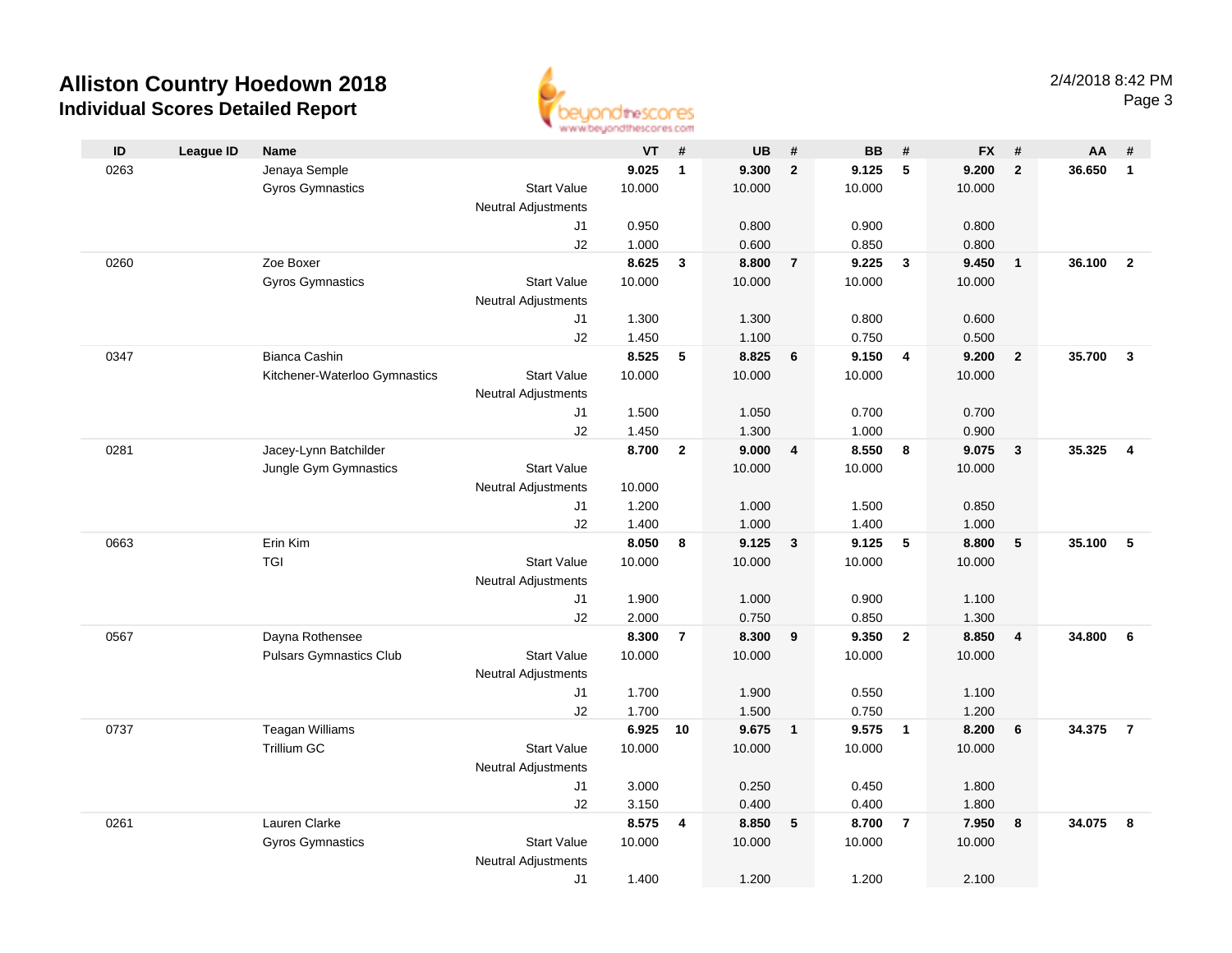

|      |                         | J2                         | 1.450   | 1.100    | 1.400   |     | 2.000  |     |        |    |
|------|-------------------------|----------------------------|---------|----------|---------|-----|--------|-----|--------|----|
| 0667 | Michaela Bonvivere      |                            | 7.900 9 | 8.750 8  | 8.425 9 |     | 8.025  | -7  | 33.100 | 9  |
|      | TGI                     | <b>Start Value</b>         | 10.000  | 10.000   | 10.000  |     | 10.000 |     |        |    |
|      |                         | <b>Neutral Adjustments</b> |         |          |         |     |        |     |        |    |
|      |                         | J1                         | 2.100   | 1.200    | 1.650   |     | 2.000  |     |        |    |
|      |                         | J2                         | 2.100   | 1.300    | 1.500   |     | 1.950  |     |        |    |
| 0661 | <b>Charlotte Marche</b> |                            | 8.350 6 | 7.700 10 | 9.000   | - 6 | 7.550  | - 9 | 32.600 | 10 |
|      | TGI                     | Start Value                | 10.000  | 10.000   | 10.000  |     | 10.000 |     |        |    |
|      |                         | <b>Neutral Adjustments</b> |         |          |         |     |        |     |        |    |
|      |                         | J1                         | 1.700   | 2.100    | 1.100   |     | 2.500  |     |        |    |
|      |                         | J2                         | 1.600   | 2.500    | 0.900   |     | 2.400  |     |        |    |

#### **Gymnastics Ontario Level 4**

**Level 4 Age 10 A**

| ID   | League ID | <b>Name</b>                        |                            | <b>VT</b> | #              | <b>UB</b> | #                       | <b>BB</b> | #              | <b>FX</b> | #              | $AA$ # |              |
|------|-----------|------------------------------------|----------------------------|-----------|----------------|-----------|-------------------------|-----------|----------------|-----------|----------------|--------|--------------|
| 0066 |           | Kylee McQueen                      |                            | 8.900     | 3              | 8.800     | $\overline{4}$          | 9.650     | $\mathbf 1$    | 9.400     | $\mathbf{1}$   | 36.750 | 1            |
|      |           | <b>Barrie Kempettes</b>            | <b>Start Value</b>         | 10.000    |                | 10.000    |                         | 10.000    |                | 10.000    |                |        |              |
|      |           |                                    | Neutral Adjustments        |           |                |           |                         |           |                |           |                |        |              |
|      |           |                                    | J1                         | 1.100     |                | 1.200     |                         | 0.350     |                | 0.600     |                |        |              |
| 0624 |           | Gisille Jarosz                     |                            | 8.575     | $\overline{7}$ | 9.175     | $\overline{2}$          | 9.500     | $\overline{2}$ | 8.800     | 9              | 36.050 | $\mathbf{2}$ |
|      |           | <b>T-Dot Tumblers</b>              | <b>Start Value</b>         | 10.000    |                | 10.000    |                         | 10.000    |                | 10.000    |                |        |              |
|      |           |                                    | Neutral Adjustments        |           |                |           |                         |           |                |           |                |        |              |
|      |           |                                    | J1                         | 1.425     |                | 0.825     |                         | 0.500     |                | 1.200     |                |        |              |
| 0033 |           | Emma Orr                           |                            | 9.050     | $\overline{2}$ | 8.600     | 6                       | 9.000     | -8             | 9.250     | $\overline{4}$ | 35.900 | 3            |
|      |           | Alliston Gymnastics Club           | <b>Start Value</b>         | 10.000    |                | 10.000    |                         | 10.000    |                | 10.000    |                |        |              |
|      |           |                                    | Neutral Adjustments        |           |                |           |                         |           |                |           |                |        |              |
|      |           |                                    | J <sub>1</sub>             | 0.950     |                | 1.400     |                         | 1.000     |                | 0.750     |                |        |              |
| 0336 |           | Emma Da Silva                      |                            | 8.575     | $\overline{7}$ | 8.950     | $\overline{\mathbf{3}}$ | 9.075     | -7             | 9.300     | 3              | 35.900 | 3            |
|      |           | Kitchener-Waterloo Gymnastics      | <b>Start Value</b>         | 10.000    |                | 10.000    |                         | 10.000    |                | 10.000    |                |        |              |
|      |           |                                    | Neutral Adjustments        |           |                |           |                         |           |                |           |                |        |              |
|      |           |                                    | J <sub>1</sub>             | 1.425     |                | 1.050     |                         | 0.925     |                | 0.700     |                |        |              |
| 0120 |           | Marisa Lansing                     |                            | 9.150     | 1              | 8.575     | $\overline{7}$          | 8.550     | 12             | 9.350     | $\overline{2}$ | 35.625 | 4            |
|      |           | <b>Evolution Gymnastics Aurora</b> | <b>Start Value</b>         | 10.000    |                | 10.000    |                         | 10.000    |                | 10.000    |                |        |              |
|      |           |                                    | <b>Neutral Adjustments</b> |           |                |           |                         |           |                |           |                |        |              |
|      |           |                                    | J <sub>1</sub>             | 0.850     |                | 1.425     |                         | 1.450     |                | 0.650     |                |        |              |
| 0529 |           | Tessa De Kruyff                    |                            | 8.850     | 4              | 8.800     | $\overline{4}$          | 8.600     | 11             | 9.350     | $\overline{2}$ | 35,600 | 5            |
|      |           | <b>Pulsars Gymnastics Club</b>     | <b>Start Value</b>         | 10.000    |                | 10.000    |                         | 10.000    |                | 10.000    |                |        |              |
|      |           |                                    | <b>Neutral Adjustments</b> |           |                |           |                         |           |                |           |                |        |              |
|      |           |                                    | J <sub>1</sub>             | 1.150     |                | 1.200     |                         | 1.400     |                | 0.650     |                |        |              |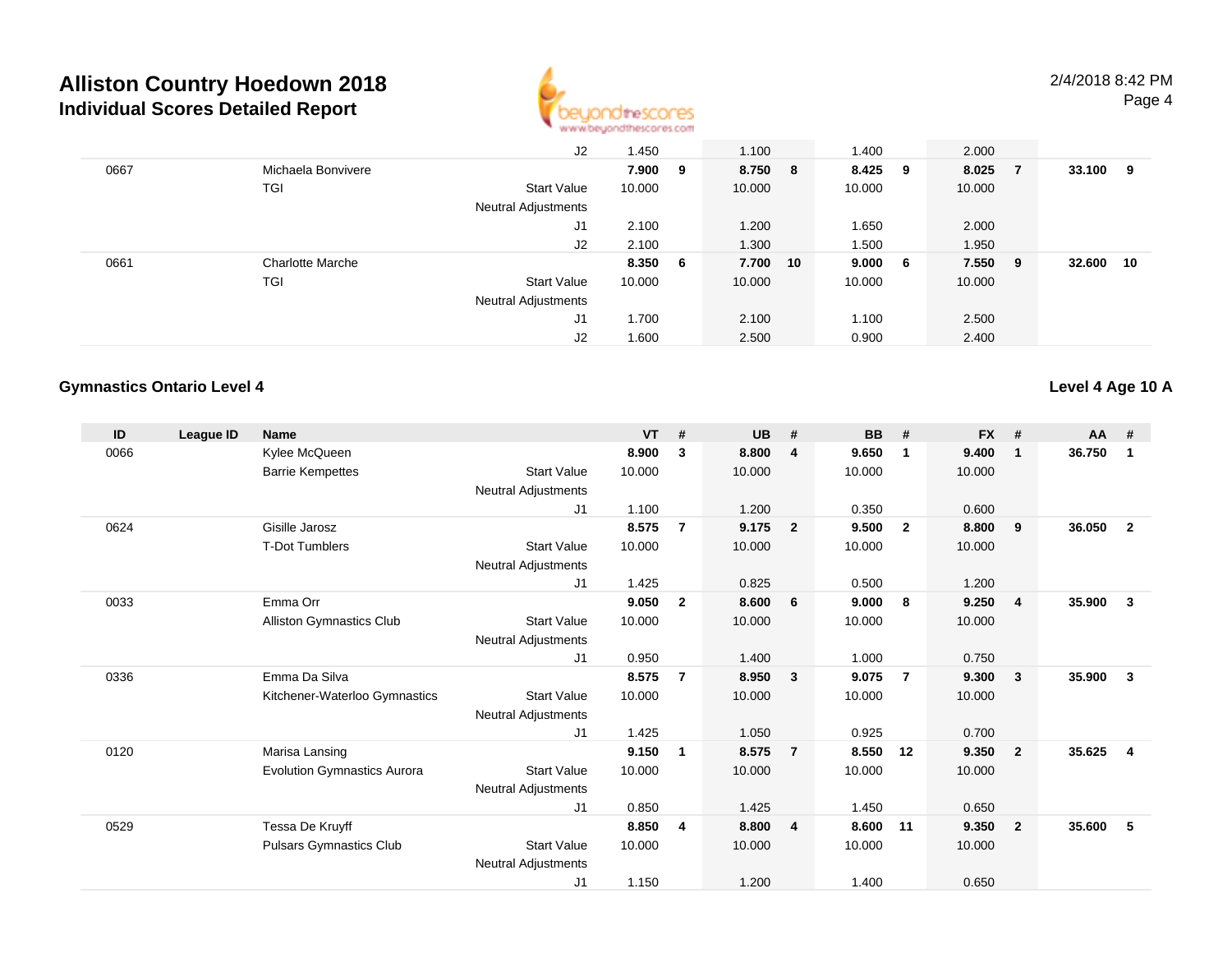

| 0131 | Taliyah Thompson                              |                                  | 8.650          | 6  | 8.275          | 9            | 9.250          | 5              | 9.350          | $\overline{2}$ | 35.525    | 6              |
|------|-----------------------------------------------|----------------------------------|----------------|----|----------------|--------------|----------------|----------------|----------------|----------------|-----------|----------------|
|      | Flip 'n' Wicked Gymnastics                    | <b>Start Value</b>               | 10.000         |    | 10.000         |              | 10.000         |                | 10.000         |                |           |                |
|      |                                               | Neutral Adjustments              |                |    |                |              |                |                |                |                |           |                |
|      |                                               | J1                               | 1.350          |    | 1.725          |              | 0.750          |                | 0.650          |                |           |                |
| 0742 | Marley Sampson                                |                                  | 8.050 11       |    | 8.950          | $\mathbf{3}$ | 9.350          | $\mathbf{3}$   | 8.800          | 9              | 35.150    | $\overline{7}$ |
|      | <b>Trillium GC</b>                            | <b>Start Value</b>               | 10.000         |    | 10.000         |              | 10.000         |                | 10.000         |                |           |                |
|      |                                               | <b>Neutral Adjustments</b><br>J1 | 1.950          |    | 1.050          |              | 0.650          |                | 1.200          |                |           |                |
| 0036 | Adyson Rhynold                                |                                  | 8.175          | 10 | 9.450          | $\mathbf{1}$ | 8.800          | 9              | 8.700          | 11             | 35.125    | - 8            |
|      | <b>Alliston Gymnastics Club</b>               | <b>Start Value</b>               | 10.000         |    | 10.000         |              | 10.000         |                | 10.000         |                |           |                |
|      |                                               | Neutral Adjustments              |                |    |                |              |                |                |                |                |           |                |
|      |                                               | J1                               | 1.825          |    | 0.550          |              | 1.200          |                | 1.300          |                |           |                |
| 0334 | <b>Brooke Park</b>                            |                                  | 8.825          | 5  | 7.800 13       |              | 9.250          | 5              | 8.800          | 9              | 34.675    | 9              |
|      | Kitchener-Waterloo Gymnastics                 | <b>Start Value</b>               | 10.000         |    | 10.000         |              | 10.000         |                | 10.000         |                |           |                |
|      |                                               | <b>Neutral Adjustments</b>       |                |    |                |              |                |                |                |                |           |                |
|      |                                               | J1                               | 1.175          |    | 2.200          |              | 0.750          |                | 1.200          |                |           |                |
| 0300 | Elyse Minthorn-Hett                           |                                  | 8.500          | 9  | 8.000 12       |              | 9.150          | 6              | 9.000          | $\overline{7}$ | 34.650    | 10             |
|      | Kawartha Gymnastics                           | <b>Start Value</b>               | 10.000         |    | 10.000         |              | 10.000         |                | 10.000         |                |           |                |
|      |                                               | <b>Neutral Adjustments</b>       |                |    |                |              |                |                |                |                |           |                |
| 0335 | Danica Cober                                  | J1                               | 1.500<br>8.550 | 8  | 2.000<br>8.100 | 10           | 0.850<br>8.750 | 10             | 1.000<br>9.050 | 6              | 34.450 11 |                |
|      | Kitchener-Waterloo Gymnastics                 | <b>Start Value</b>               | 10.000         |    | 10.000         |              | 10.000         |                | 10.000         |                |           |                |
|      |                                               | <b>Neutral Adjustments</b>       |                |    |                |              |                |                |                |                |           |                |
|      |                                               | J1                               | 1.450          |    | 1.900          |              | 1.250          |                | 0.950          |                |           |                |
| 0121 | Leah Lukacs                                   |                                  | 8.175          | 10 | 8.000          | 12           | 8.800          | 9              | 8.800          | 9              | 33.775    | 12             |
|      | <b>Evolution Gymnastics Aurora</b>            | <b>Start Value</b>               | 10.000         |    | 10.000         |              | 10.000         |                | 10.000         |                |           |                |
|      |                                               | Neutral Adjustments              |                |    |                |              |                |                |                |                |           |                |
|      |                                               | J1                               | 1.825          |    | 2.000          |              | 1.200          |                | 1.200          |                |           |                |
| 0053 | Katryna Zydownyk                              |                                  | 7.900          | 13 | 8.025 11       |              | 9.300          | $\overline{4}$ | 8.425          | 12             | 33.650    | 13             |
|      | <b>Aspire Gymnastics</b>                      | <b>Start Value</b>               | 10.000         |    | 10.000         |              | 10.000         |                | 10.000         |                |           |                |
|      |                                               | Neutral Adjustments              |                |    |                |              |                |                |                |                |           |                |
|      |                                               | J1                               | 2.100          |    | 1.975          |              | 0.700          |                | 1.575          |                |           |                |
| 0026 | Maya Kilar<br><b>Alliston Gymnastics Club</b> | <b>Start Value</b>               | 8.000 12       |    | 8.600          | 6            | 8.050 14       |                | 8.775          | 10             | 33.425 14 |                |
|      |                                               | <b>Neutral Adjustments</b>       | 10.000         |    | 10.000         |              | 10.000         |                | 10.000         |                |           |                |
|      |                                               | J1                               | 2.000          |    | 1.400          |              | 1.950          |                | 1.225          |                |           |                |
| 0695 | Danity Kuz                                    |                                  | 7.750 14       |    | 8.300          | 8            | 8.200          | 13             | 9.100          | 5              | 33.350    | 15             |
|      | <b>TGI</b>                                    | <b>Start Value</b>               | 10.000         |    | 10.000         |              | 10.000         |                | 10.000         |                |           |                |
|      |                                               | <b>Neutral Adjustments</b>       |                |    |                |              |                |                |                |                |           |                |
|      |                                               | J1                               | 2.250          |    | 1.700          |              | 1.800          |                | 0.900          |                |           |                |
|      |                                               |                                  |                |    |                |              |                |                |                |                |           |                |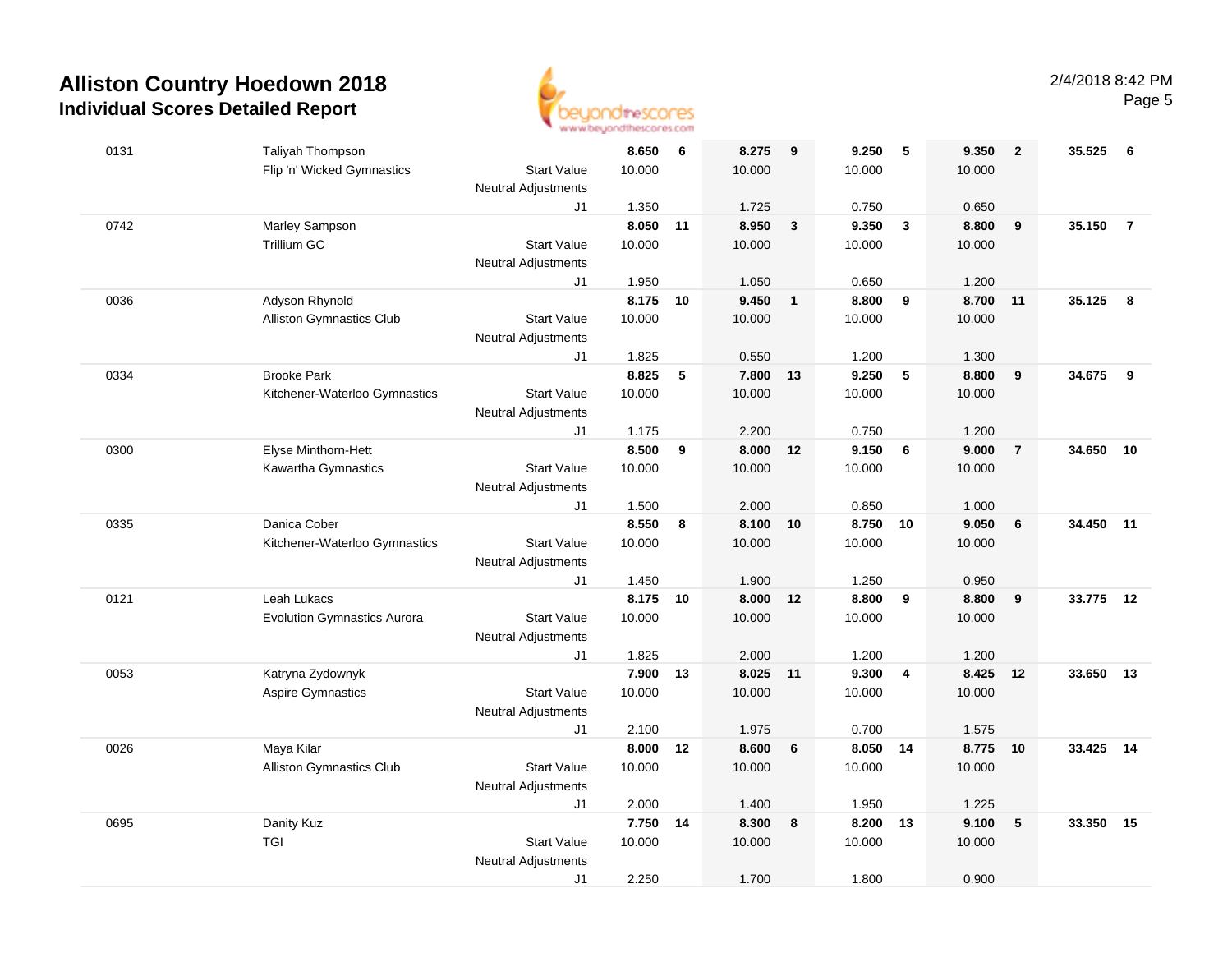

#### 2/4/2018 8:42 PMPage 6

| 0282 | Emma Hinschberger     |                                           | 7.225  | 15 | 8.775  | 8.000  | 15 | 8.850  | 32.850 | 16 |
|------|-----------------------|-------------------------------------------|--------|----|--------|--------|----|--------|--------|----|
|      | Jungle Gym Gymnastics | <b>Start Value</b><br>Neutral Adjustments | 10.000 |    | 10.000 | 10.000 |    | 10.000 |        |    |
|      |                       |                                           | 2.775  |    | .225   | 2.000  |    | 1.150  |        |    |

#### **Gymnastics Ontario Level 4**

**Level 4 Age 12 A**

| ID   | League ID | <b>Name</b>                   |                            | <b>VT</b> | #              | <b>UB</b> | #               | <b>BB</b> | #              | <b>FX</b> | #                       | AA     | #                |
|------|-----------|-------------------------------|----------------------------|-----------|----------------|-----------|-----------------|-----------|----------------|-----------|-------------------------|--------|------------------|
| 0154 |           | Elyssa Carreiro               |                            | 8.425     | 10             | 9.100     | $\overline{2}$  | 9.550     | $\overline{1}$ | 9.500     | $\mathbf{1}$            | 36.575 | $\mathbf{1}$     |
|      |           | <b>Futures Gymnastics</b>     | <b>Start Value</b>         | 10.000    |                | 10.000    |                 | 10.000    |                | 10.000    |                         |        |                  |
|      |           |                               | Neutral Adjustments        |           |                |           |                 |           |                |           |                         |        |                  |
|      |           |                               | J1                         | 1.575     |                | 0.900     |                 | 0.450     |                | 0.500     |                         |        |                  |
|      |           |                               | J2                         | 1.575     |                |           |                 |           |                |           |                         |        |                  |
| 0159 |           | Ivy Zheng                     |                            | 9.075     | $\mathbf{1}$   | 8.700     | $\overline{7}$  | 8.900     | 8              | 9.425     | $\overline{\mathbf{2}}$ | 36.100 | $\overline{2}$   |
|      |           | <b>Futures Gymnastics</b>     | <b>Start Value</b>         | 10.000    |                | 10.000    |                 | 10.000    |                | 10.000    |                         |        |                  |
|      |           |                               | Neutral Adjustments        |           |                |           |                 |           |                |           |                         |        |                  |
|      |           |                               | J <sub>1</sub>             | 0.925     |                | 1.300     |                 | 1.100     |                | 0.575     |                         |        |                  |
|      |           |                               | J2                         | 0.925     |                |           |                 |           |                |           |                         |        |                  |
| 0405 |           | <b>Isabelle Thomas</b>        |                            | 8.650     | $\overline{7}$ | 9.300     | $\mathbf{1}$    | 9.200     | $\overline{4}$ | 8.800     | 12                      | 35.950 | 3                |
|      |           | North Bay Apollo              | <b>Start Value</b>         | 10.000    |                | 10.000    |                 | 10.000    |                | 10.000    |                         |        |                  |
|      |           |                               | <b>Neutral Adjustments</b> |           |                |           |                 |           |                |           |                         |        |                  |
|      |           |                               | J1                         | 1.350     |                | 0.700     |                 | 0.800     |                | 1.200     |                         |        |                  |
|      |           |                               | J2                         | 1.350     |                |           |                 |           |                |           |                         |        |                  |
| 0409 |           | Sierra June Richardson        |                            | 8.925     | 4              | 8.750     | $6\overline{6}$ | 9.250     | $\mathbf{3}$   | 8.950     | 9                       | 35.875 | $\boldsymbol{4}$ |
|      |           | North Bay Apollo              | <b>Start Value</b>         | 10.000    |                | 10.000    |                 | 10.000    |                | 10.000    |                         |        |                  |
|      |           |                               | <b>Neutral Adjustments</b> |           |                |           |                 |           |                |           |                         |        |                  |
|      |           |                               | J1                         | 1.075     |                | 1.250     |                 | 0.750     |                | 1.050     |                         |        |                  |
|      |           |                               | J2                         | 1.075     |                |           |                 |           |                |           |                         |        |                  |
| 0340 |           | Carlee Sabo                   |                            | 8.925     | 4              | 8.575     | 8               | 9.050     | 6              | 9.225     | 6                       | 35.775 | 5                |
|      |           | Kitchener-Waterloo Gymnastics | <b>Start Value</b>         | 10.000    |                | 10.000    |                 | 10.000    |                | 10.000    |                         |        |                  |
|      |           |                               | <b>Neutral Adjustments</b> |           |                |           |                 |           |                |           |                         |        |                  |
|      |           |                               | J1                         | 1.075     |                | 1.425     |                 | 0.950     |                | 0.775     |                         |        |                  |
|      |           |                               | J2                         | 1.075     |                |           |                 |           |                |           |                         |        |                  |
| 0341 |           | Samantha Britton              |                            | 8.950     | $\mathbf{3}$   | 8.925     | $\mathbf{3}$    | 8.450     | 12             | 9.400     | $\overline{\mathbf{3}}$ | 35.725 | 6                |
|      |           | Kitchener-Waterloo Gymnastics | <b>Start Value</b>         | 10.000    |                | 10.000    |                 | 10.000    |                | 10.000    |                         |        |                  |
|      |           |                               | <b>Neutral Adjustments</b> |           |                |           |                 |           |                |           |                         |        |                  |
|      |           |                               | J1                         | 1.050     |                | 1.075     |                 | 1.550     |                | 0.600     |                         |        |                  |
|      |           |                               | J2                         | 1.050     |                |           |                 |           |                |           |                         |        |                  |
| 0233 |           | <b>Emily Bain</b>             |                            | 8.675     | 6              | 8.825     | 5               | 9.100     | 5              | 8.850 10  |                         | 35.450 | $\overline{7}$   |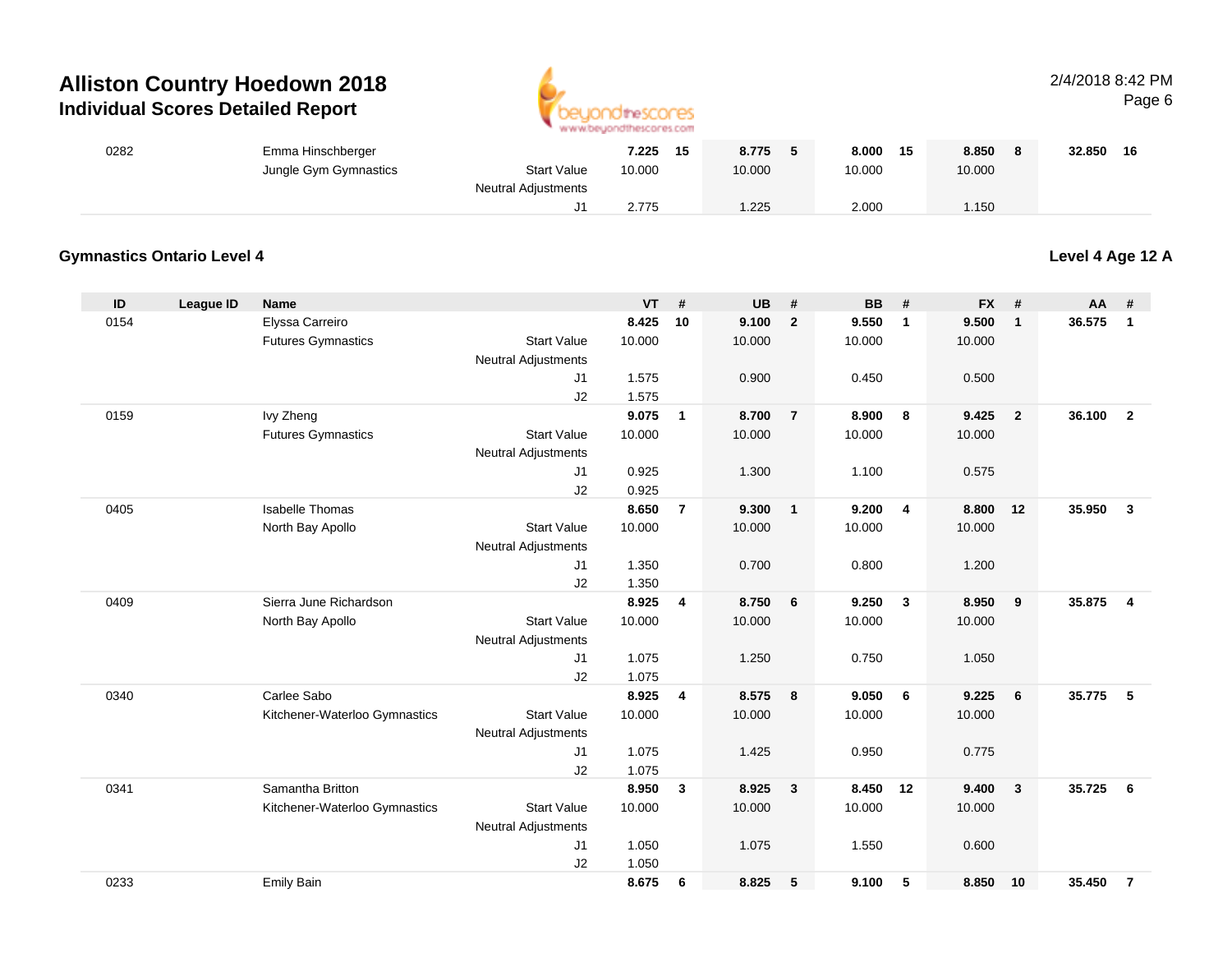

|      | <b>Gyros Gymnastics</b>            | <b>Start Value</b><br><b>Neutral Adjustments</b> | 10.000         |                | 10.000   |                         | 10.000   |                | 10.000 |                |           |     |
|------|------------------------------------|--------------------------------------------------|----------------|----------------|----------|-------------------------|----------|----------------|--------|----------------|-----------|-----|
|      |                                    | J1                                               | 1.325          |                | 1.175    |                         | 0.900    |                | 1.150  |                |           |     |
| 0571 | Kaitlin Spencer                    | J2                                               | 1.325<br>8.500 | 8              | 8.850    | $\overline{\mathbf{4}}$ | 8.975    | $\overline{7}$ | 9.050  | $\bf{8}$       | 35.375    | - 8 |
|      | <b>Pulsars Gymnastics Club</b>     | <b>Start Value</b>                               | 10.000         |                | 10.000   |                         | 10.000   |                | 10.000 |                |           |     |
|      |                                    | <b>Neutral Adjustments</b>                       |                |                |          |                         |          |                |        |                |           |     |
|      |                                    | J1                                               | 1.500          |                | 1.150    |                         | 1.025    |                | 0.950  |                |           |     |
| 0285 | <b>Kate Theriault</b>              |                                                  | 7.950          | 13             | 8.750    | 6                       | 9.325    | $\overline{2}$ | 8.850  | 10             | 34.875    | 9   |
|      | Jungle Gym Gymnastics              | <b>Start Value</b>                               | 10.000         |                | 10.000   |                         | 10.000   |                | 10.000 |                |           |     |
|      |                                    | <b>Neutral Adjustments</b>                       |                |                |          |                         |          |                |        |                |           |     |
|      |                                    | J1                                               | 2.050          |                | 1.250    |                         | 0.675    |                | 1.150  |                |           |     |
|      |                                    | J2                                               | 2.050          |                |          |                         |          |                |        |                |           |     |
| 0586 | Sarah Lynch                        |                                                  | 8.475          | 9              | 7.375 12 |                         | 9.550    | $\mathbf{1}$   | 9.300  | $\overline{4}$ | 34.700 10 |     |
|      | <b>Shenderey Gymnastics Centre</b> | <b>Start Value</b>                               | 10.000         |                | 10.000   |                         | 10.000   |                | 10.000 |                |           |     |
|      |                                    | <b>Neutral Adjustments</b>                       |                |                |          |                         |          |                |        |                |           |     |
|      |                                    | J1                                               | 1.525          |                | 2.625    |                         | 0.450    |                | 0.700  |                |           |     |
|      |                                    | J2                                               | 1.525          |                |          |                         |          |                |        |                |           |     |
| 0140 | Rayden Roy                         |                                                  | 8.375 11       |                | 7.725 10 |                         | 9.250    | $\mathbf{3}$   | 9.250  | 5              | 34.600 11 |     |
|      | Flip 'n' Wicked Gymnastics         | <b>Start Value</b>                               | 10.000         |                | 10.000   |                         | 10.000   |                | 10.000 |                |           |     |
|      |                                    | <b>Neutral Adjustments</b>                       |                |                |          |                         |          |                |        |                |           |     |
|      |                                    | J1                                               | 1.625          |                | 2.275    |                         | 0.750    |                | 0.750  |                |           |     |
| 0012 | Sarah Cathers                      |                                                  | 8.825          | 5              | 7.825    | 9                       | 8.500 11 |                | 9.150  | $\overline{7}$ | 34.300 12 |     |
|      | Alliston Gymnastics Club           | <b>Start Value</b>                               | 10.000         |                | 10.000   |                         | 10.000   |                | 10.000 |                |           |     |
|      |                                    | Neutral Adjustments                              |                |                |          |                         |          |                |        |                |           |     |
|      |                                    | J1                                               | 1.175          |                | 2.175    |                         | 1.500    |                | 0.850  |                |           |     |
| 0068 | Mikayla Crocco                     |                                                  | 8.675          | 6              | 7.825    | 9                       | 8.800    | 9              | 8.225  | 13             | 33.525 13 |     |
|      | <b>Barrie Kempettes</b>            | <b>Start Value</b>                               | 10.000         |                | 10.000   |                         | 10.000   |                | 10.000 |                |           |     |
|      |                                    | Neutral Adjustments                              |                |                |          |                         |          |                |        |                |           |     |
|      |                                    | J1                                               | 1.325          |                | 2.175    |                         | 1.200    |                | 1.775  |                |           |     |
|      | Isabella Prato                     | J2                                               | 1.325          |                |          |                         |          |                |        |                |           |     |
| 0287 |                                    |                                                  | 8.200          | 12             | 7.675 11 |                         | 8.650    | 10             | 8.825  | 11             | 33.350 14 |     |
|      | Jungle Gym Gymnastics              | <b>Start Value</b><br><b>Neutral Adjustments</b> | 10.000         |                | 10.000   |                         | 10.000   |                | 10.000 |                |           |     |
|      |                                    | J1                                               | 1.800          |                | 2.325    |                         | 1.350    |                | 1.175  |                |           |     |
|      |                                    | J2                                               | 1.800          |                |          |                         |          |                |        |                |           |     |
| 0139 | Brooklyn Oetelaar                  |                                                  | 8.975          | $\overline{2}$ | 6.975    | 13                      | 8.100    | 13             | 8.850  | 10             | 32.900 15 |     |
|      | Flip 'n' Wicked Gymnastics         | <b>Start Value</b>                               | 10.000         |                | 10.000   |                         | 10.000   |                | 10.000 |                |           |     |
|      |                                    | <b>Neutral Adjustments</b>                       |                |                |          |                         |          |                |        |                |           |     |
|      |                                    | J1                                               | 1.025          |                | 3.025    |                         | 1.900    |                | 1.150  |                |           |     |
|      |                                    |                                                  |                |                |          |                         |          |                |        |                |           |     |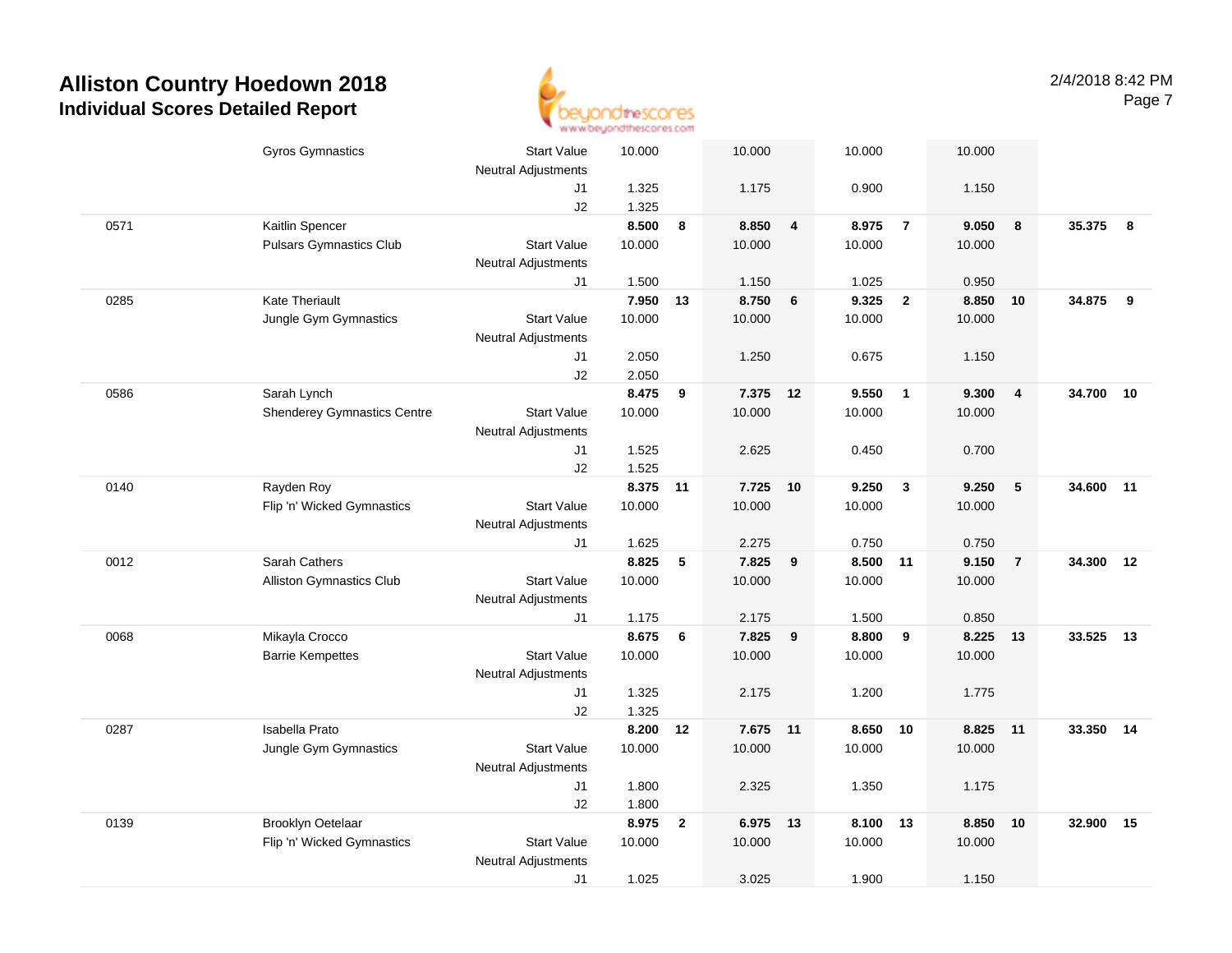

#### **Gymnastics Ontario Level 4**

| ID   | <b>League ID</b> | <b>Name</b>                        |                            | <b>VT</b>    | #                        | <b>UB</b>    | #                        | <b>BB</b> | #                        | <b>FX</b>    | #                        | AA     | #              |
|------|------------------|------------------------------------|----------------------------|--------------|--------------------------|--------------|--------------------------|-----------|--------------------------|--------------|--------------------------|--------|----------------|
| 0134 |                  | Sierra Cunha                       |                            | <b>X.XXX</b> | $\overline{\phantom{a}}$ | <b>X.XXX</b> | $\overline{\phantom{a}}$ | X.XXX     | $\overline{\phantom{a}}$ | <b>X.XXX</b> | $\overline{\phantom{a}}$ | 0.000  | --             |
| 0218 |                  | Joslynn Wright                     |                            | 8.850        | 4                        | 9.325        | $\overline{4}$           | 9.550     | 3                        | 9.375        | $\overline{2}$           | 37.100 | $\mathbf{1}$   |
|      |                  | Georgian Bay Phoenix Gymnastics    | <b>Start Value</b>         | 10.000       |                          | 10.000       |                          | 10.000    |                          | 10.000       |                          |        |                |
|      |                  |                                    | <b>Neutral Adjustments</b> |              |                          |              |                          |           |                          |              |                          |        |                |
|      |                  |                                    | J <sub>1</sub>             | 1.200        |                          | 0.600        |                          | 0.550     |                          | 0.750        |                          |        |                |
|      |                  |                                    | J2                         | 1.100        |                          | 0.750        |                          | 0.350     |                          | 0.500        |                          |        |                |
| 0122 |                  | Nicole Matassini                   |                            | 8.725        | $\overline{7}$           | 9.325        | $\overline{4}$           | 9.500     | $\overline{4}$           | 9.450        | $\mathbf{1}$             | 37.000 | $\overline{2}$ |
|      |                  | <b>Evolution Gymnastics Aurora</b> | <b>Start Value</b>         | 10.000       |                          | 10.000       |                          | 10.000    |                          | 10.000       |                          |        |                |
|      |                  |                                    | <b>Neutral Adjustments</b> |              |                          |              |                          |           |                          |              |                          |        |                |
|      |                  |                                    | J1                         | 1.150        |                          | 0.750        |                          | 0.550     |                          | 0.500        |                          |        |                |
|      |                  |                                    | J2                         | 1.400        |                          | 0.600        |                          | 0.450     |                          | 0.600        |                          |        |                |
| 0735 |                  | Nicole Nelson                      |                            | 8.825        | 5                        | 9.000        | 6                        | 9.600     | $\overline{2}$           | 9.350        | $\mathbf{3}$             | 36.775 | 3              |
|      |                  | Trillium GC                        | <b>Start Value</b>         | 10.000       |                          | 10.000       |                          | 10.000    |                          | 10.000       |                          |        |                |
|      |                  |                                    | <b>Neutral Adjustments</b> |              |                          |              |                          |           |                          |              |                          |        |                |
|      |                  |                                    | J1                         | 1.250        |                          | 1.000        |                          | 0.500     |                          | 0.600        |                          |        |                |
|      |                  |                                    | J2                         | 1.100        |                          | 1.000        |                          | 0.300     |                          | 0.700        |                          |        |                |
| 0259 |                  | <b>Emily Gilbert</b>               |                            | 8.800        | 6                        | 9.450        | $\overline{2}$           | 9.275     | 6                        | 9.225        | 5                        | 36.750 | $\overline{4}$ |
|      |                  | <b>Gyros Gymnastics</b>            | <b>Start Value</b>         | 10.000       |                          | 10.000       |                          | 10.000    |                          | 10.000       |                          |        |                |
|      |                  |                                    | Neutral Adjustments        |              |                          |              |                          |           |                          |              |                          |        |                |
|      |                  |                                    | J <sub>1</sub>             | 1.200        |                          | 0.500        |                          | 0.700     |                          | 0.750        |                          |        |                |
|      |                  |                                    | J2                         | 1.200        |                          | 0.600        |                          | 0.750     |                          | 0.800        |                          |        |                |
| 0398 |                  | <b>Emily Hamilton</b>              |                            | 8.300        | 9                        | 9.400        | $\overline{\mathbf{3}}$  | 9.650     | $\overline{1}$           | 9.350        | $\mathbf{3}$             | 36.700 | 5              |
|      |                  | Mariposa                           | <b>Start Value</b>         | 10.000       |                          | 10.000       |                          | 10.000    |                          | 10.000       |                          |        |                |
|      |                  |                                    | <b>Neutral Adjustments</b> |              |                          |              |                          |           |                          |              |                          |        |                |
|      |                  |                                    | J1                         | 1.600        |                          | 0.700        |                          | 0.400     |                          | 0.700        |                          |        |                |
|      |                  |                                    | J2                         | 1.800        |                          | 0.500        |                          | 0.300     |                          | 0.600        |                          |        |                |
| 0666 |                  | Melek Kudo                         |                            | 9.075        | $\mathbf{1}$             | 9.100        | 5                        | 9.100     | 9                        | 9.300        | 4                        | 36.575 | 6              |
|      |                  | <b>TGI</b>                         | <b>Start Value</b>         | 10.000       |                          | 10.000       |                          | 10.000    |                          | 10.000       |                          |        |                |
|      |                  |                                    | <b>Neutral Adjustments</b> |              |                          |              |                          |           |                          |              |                          |        |                |
|      |                  |                                    | J1                         | 0.950        |                          | 0.950        |                          | 0.850     |                          | 0.800        |                          |        |                |
|      |                  |                                    | J2                         | 0.900        |                          | 0.850        |                          | 0.950     |                          | 0.600        |                          |        |                |
| 0241 |                  | Ella Connop                        |                            | 8.725        | $\overline{7}$           | 9.525        | $\overline{1}$           | 9.200     | $\overline{7}$           | 8.775        | 10                       | 36.225 | $\overline{7}$ |
|      |                  | <b>Gyros Gymnastics</b>            | <b>Start Value</b>         | 10.000       |                          | 10.000       |                          | 10.000    |                          | 10.000       |                          |        |                |
|      |                  |                                    | <b>Neutral Adjustments</b> |              |                          |              |                          |           |                          |              |                          |        |                |
|      |                  |                                    | J1                         | 1.350        |                          | 0.450        |                          | 0.800     |                          | 1.200        |                          |        |                |

#### **Level 4 Age 13 A**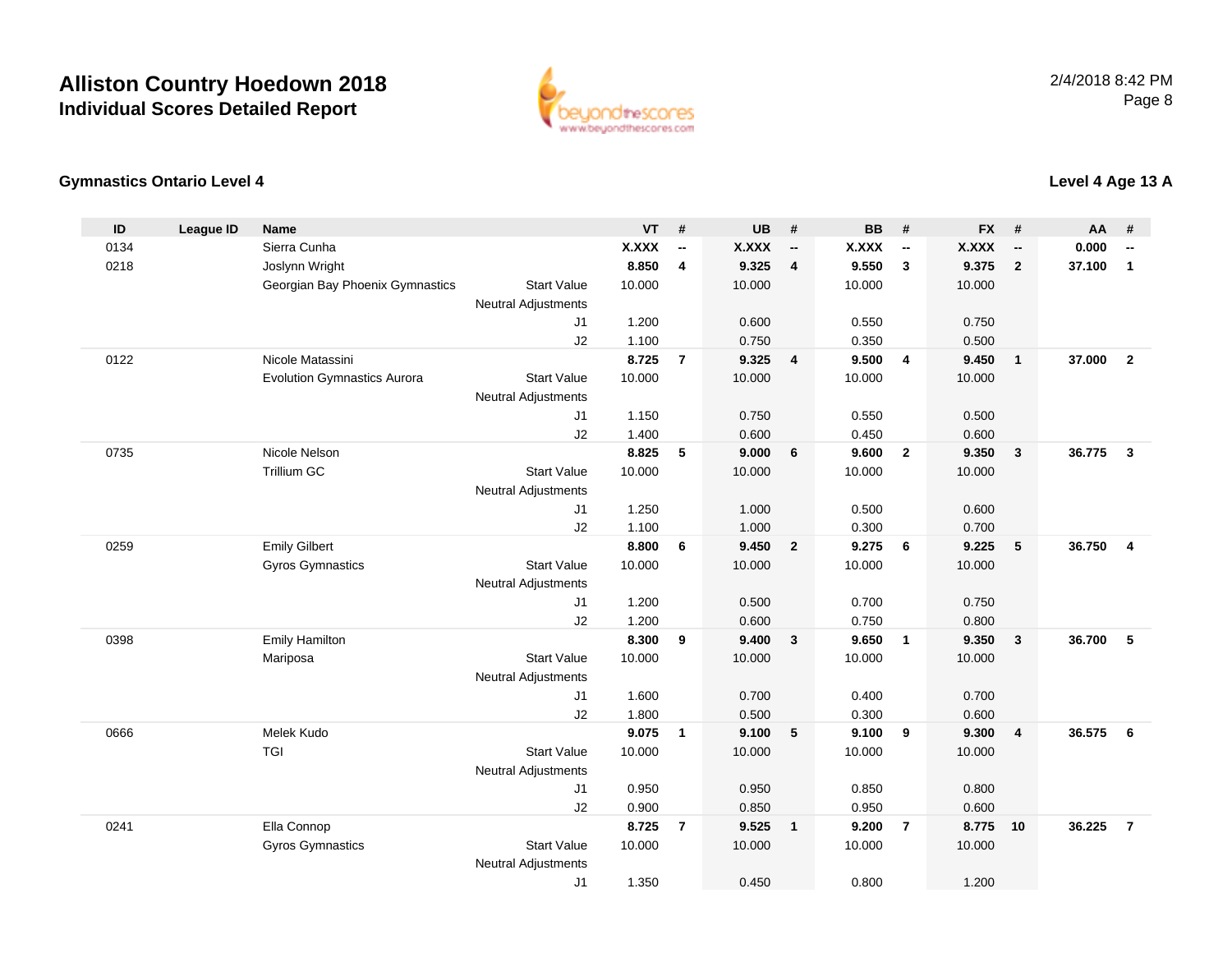

| J2<br>1.200<br>0.500<br>Jolin To<br>8.975<br>0143<br>$\mathbf{2}$<br>8.275<br>10.000<br>Flip 'n' Wicked Gymnastics<br><b>Start Value</b><br>10.000<br><b>Neutral Adjustments</b><br>1.050<br>1.650<br>J1 | 0.800<br>9<br>9.550<br>10.000<br>0.500 | 1.250<br>$\overline{\mathbf{3}}$<br>9.350<br>10.000 | $\overline{\mathbf{3}}$ | 36.150 8     |
|----------------------------------------------------------------------------------------------------------------------------------------------------------------------------------------------------------|----------------------------------------|-----------------------------------------------------|-------------------------|--------------|
|                                                                                                                                                                                                          |                                        |                                                     |                         |              |
|                                                                                                                                                                                                          |                                        |                                                     |                         |              |
|                                                                                                                                                                                                          |                                        |                                                     |                         |              |
|                                                                                                                                                                                                          |                                        |                                                     |                         |              |
|                                                                                                                                                                                                          |                                        | 0.750                                               |                         |              |
| J2<br>1.000<br>1.800                                                                                                                                                                                     | 0.400                                  | 0.550                                               |                         |              |
| 0653<br>Kiki Drozd<br>8.800<br>6<br>8.875                                                                                                                                                                | $\overline{7}$<br>8.900                | 8.750<br>10                                         | 11                      | 35.325<br>9  |
| <b>TGI</b><br><b>Start Value</b><br>10.000<br>10.000                                                                                                                                                     | 10.000                                 | 10.000                                              |                         |              |
| Neutral Adjustments                                                                                                                                                                                      |                                        |                                                     |                         |              |
| 1.300<br>1.050<br>J1                                                                                                                                                                                     | 1.050                                  | 1.200                                               |                         |              |
| J2<br>1.100<br>1.200                                                                                                                                                                                     | 1.150                                  | 1.300                                               |                         |              |
| 0799<br>Marisa Crane<br>8.975<br>7.375 14<br>$\overline{2}$                                                                                                                                              | 9.150                                  | 9.100<br>8                                          | $\overline{7}$          | 34.600<br>10 |
| 10.000<br><b>Twisters Gymnastics Club</b><br><b>Start Value</b><br>10.000                                                                                                                                | 10.000                                 | 10.000                                              |                         |              |
| <b>Neutral Adjustments</b>                                                                                                                                                                               |                                        |                                                     |                         |              |
| 1.150<br>2.450<br>J1                                                                                                                                                                                     | 0.800                                  | 1.000                                               |                         |              |
| 0.900<br>2.800<br>J2                                                                                                                                                                                     | 0.900                                  | 0.800                                               |                         |              |
| Rianna Platt<br>8.050<br>8.800<br>0397<br>10                                                                                                                                                             | 8.475 11<br>8                          | 9.150                                               | 6                       | 34.475 11    |
| <b>Start Value</b><br>10.000<br>10.000<br>Mariposa                                                                                                                                                       | 10.000                                 | 10.000                                              |                         |              |
| <b>Neutral Adjustments</b>                                                                                                                                                                               |                                        |                                                     |                         |              |
| 1.900<br>1.300<br>J1                                                                                                                                                                                     | 1.500                                  | 0.800                                               |                         |              |
| 2.000<br>1.100<br>J2                                                                                                                                                                                     | 1.550                                  | 0.900                                               |                         |              |
| 0133<br>Haylie Broschek<br>8.950<br>8.000<br>$\mathbf{3}$                                                                                                                                                | 8.100<br>12                            | 12<br>9.050                                         | 8                       | 34.100<br>12 |
| Flip 'n' Wicked Gymnastics<br><b>Start Value</b><br>10.000<br>10.000                                                                                                                                     | 10.000                                 | 10.000                                              |                         |              |
| <b>Neutral Adjustments</b>                                                                                                                                                                               |                                        |                                                     |                         |              |
| 1.100<br>1.900<br>J1                                                                                                                                                                                     | 1.800                                  | 1.000                                               |                         |              |
| J2<br>1.000<br>2.100                                                                                                                                                                                     | 2.000                                  | 0.900                                               |                         |              |
| 0407<br>Sara Moore<br>8.050<br>8.150<br>10                                                                                                                                                               | 9.300<br>10                            | -5<br>8.100                                         | 13                      | 33.600<br>13 |
| <b>Start Value</b><br>10.000<br>10.000<br>North Bay Apollo                                                                                                                                               | 10.000                                 | 10.000                                              |                         |              |
| <b>Neutral Adjustments</b>                                                                                                                                                                               |                                        |                                                     |                         |              |
| 2.000<br>1.950<br>J1                                                                                                                                                                                     | 0.650                                  | 2.100                                               |                         |              |
| J2<br>1.900<br>1.750                                                                                                                                                                                     | 0.750                                  | 1.700                                               |                         |              |
| 8.800<br>7.625 13<br>0664<br>Hailey Yu<br>6                                                                                                                                                              | 8.100 12                               | 8.825                                               | 9                       | 33.350<br>14 |
| <b>TGI</b><br><b>Start Value</b><br>10.000<br>10.000                                                                                                                                                     | 10.000                                 | 10.000                                              |                         |              |
| <b>Neutral Adjustments</b>                                                                                                                                                                               |                                        |                                                     |                         |              |
| 1.300<br>2.500<br>J1                                                                                                                                                                                     | 1.800                                  | 1.350                                               |                         |              |
| J2<br>1.100<br>2.250                                                                                                                                                                                     | 2.000                                  | 1.000                                               |                         |              |
| Kyrah Shepherd<br>8.625<br>8.100<br>0071<br>8                                                                                                                                                            | 7.950<br>$-11$                         | 8.400<br>13                                         | 12                      | 33.075<br>15 |
| <b>Barrie Kempettes</b><br><b>Start Value</b><br>10.000<br>10.000                                                                                                                                        | 10.000                                 | 10.000                                              |                         |              |
| <b>Neutral Adjustments</b>                                                                                                                                                                               |                                        |                                                     |                         |              |
| 1.450<br>J1<br>1.900                                                                                                                                                                                     | 2.000                                  | 1.400                                               |                         |              |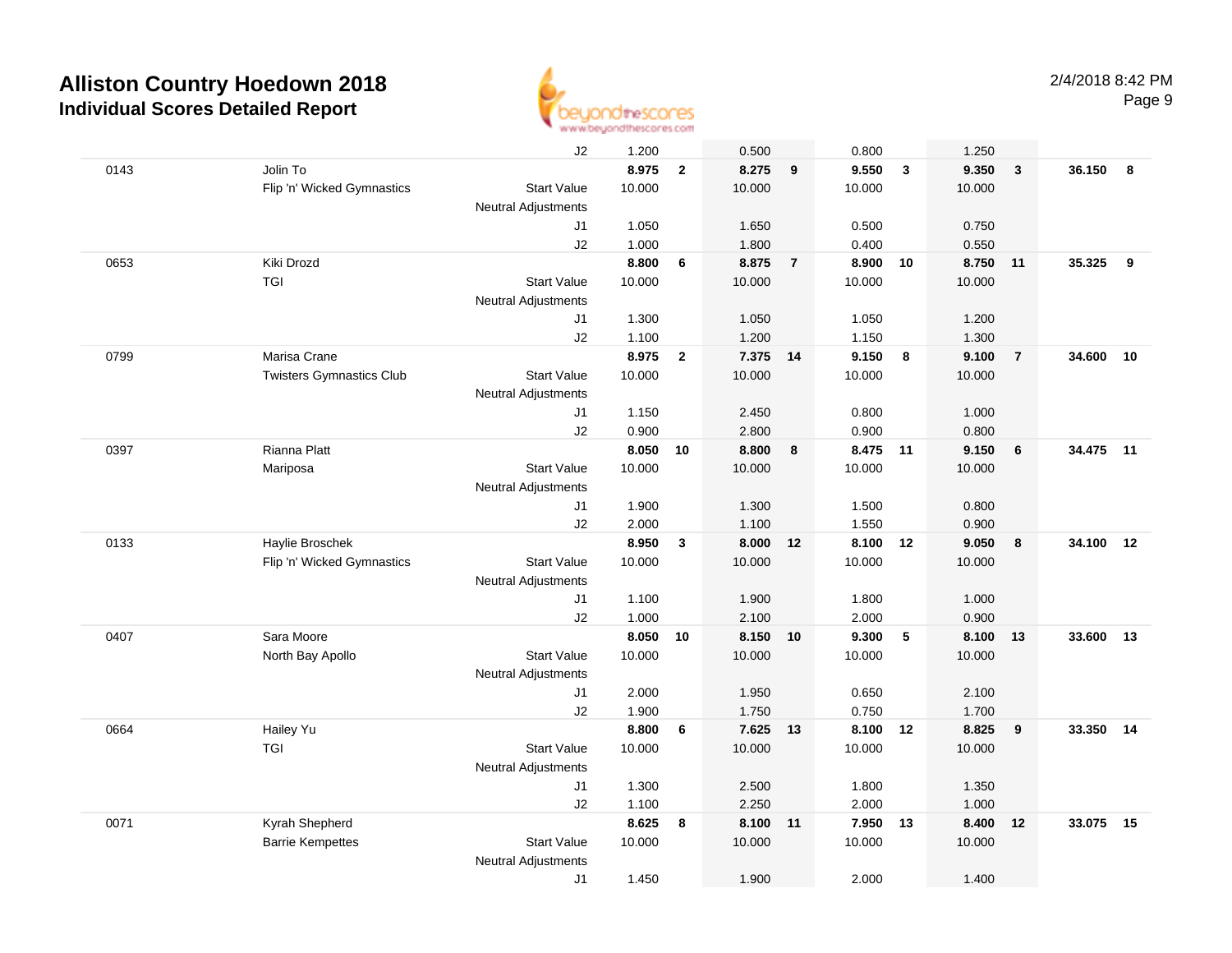

#### **Level 4 Age 14 A**

#### **Gymnastics Ontario Level 4**

| ID   | League ID | <b>Name</b>                        |                                                  | <b>VT</b> | #            | <b>UB</b> | #                       | <b>BB</b> | #              | <b>FX</b> | #              | <b>AA</b> | #              |
|------|-----------|------------------------------------|--------------------------------------------------|-----------|--------------|-----------|-------------------------|-----------|----------------|-----------|----------------|-----------|----------------|
| 0754 |           | Macy Noordhof                      |                                                  | 9.100     | $\mathbf{1}$ | 9.400     | $\overline{1}$          | 9.500     | 3              | 9.725     | $\mathbf{1}$   | 37.725    | $\overline{1}$ |
|      |           | Trillium GC                        | <b>Start Value</b>                               | 10.000    |              | 10.000    |                         | 10.000    |                | 10.000    |                |           |                |
|      |           |                                    | <b>Neutral Adjustments</b>                       |           |              |           |                         |           |                |           |                |           |                |
|      |           |                                    | J1                                               | 0.900     |              | 0.700     |                         | 0.500     |                | 0.250     |                |           |                |
|      |           |                                    | J2                                               | 0.900     |              | 0.500     |                         | 0.500     |                | 0.300     |                |           |                |
| 0150 |           | <b>Trina Bagnell</b>               |                                                  | 8.475 11  |              | 9.250     | $\overline{\mathbf{2}}$ | 9.425     | $\overline{4}$ | 9.650     | $\overline{2}$ | 36.800    | $\overline{2}$ |
|      |           | <b>Futures Gymnastics</b>          | <b>Start Value</b>                               | 10.000    |              | 10.000    |                         | 10.000    |                | 10.000    |                |           |                |
|      |           |                                    | <b>Neutral Adjustments</b>                       |           |              |           |                         |           |                |           |                |           |                |
|      |           |                                    | J1                                               | 1.550     |              | 0.800     |                         | 0.650     |                | 0.400     |                |           |                |
|      |           |                                    | J2                                               | 1.500     |              | 0.700     |                         | 0.500     |                | 0.300     |                |           |                |
| 0597 |           | Jenna Sabourin                     |                                                  | 8.625     | 9            | 9.400     | $\overline{1}$          | 9.625     | $\overline{1}$ | 8.900     | 11             | 36.550    | $\mathbf{3}$   |
|      |           | <b>Shenderey Gymnastics Centre</b> | <b>Start Value</b>                               | 10.000    |              | 10.000    |                         | 10.000    |                | 10.000    |                |           |                |
|      |           |                                    | <b>Neutral Adjustments</b>                       |           |              |           |                         |           |                |           |                |           |                |
|      |           |                                    | J1                                               | 1.400     |              | 0.550     |                         | 0.400     |                | 1.100     |                |           |                |
|      |           |                                    | J2                                               | 1.350     |              | 0.650     |                         | 0.350     |                | 1.100     |                |           |                |
| 0759 |           | Emma Twofoot                       |                                                  | 8.825     | 4            | 8.750     | $\overline{7}$          | 9.600     | $\overline{2}$ | 9.075     | 9              | 36.250    | $\overline{4}$ |
|      |           | Trillium GC                        | <b>Start Value</b>                               | 10.000    |              | 10.000    |                         | 10.000    |                | 10.000    |                |           |                |
|      |           |                                    | <b>Neutral Adjustments</b>                       |           |              |           |                         |           |                |           |                |           |                |
|      |           |                                    | J1                                               | 1.150     |              | 1.200     |                         | 0.450     |                | 1.000     |                |           |                |
|      |           |                                    | J2                                               | 1.200     |              | 1.300     |                         | 0.350     |                | 0.850     |                |           |                |
| 0042 |           | Kate Wadge                         |                                                  | 8.800     | 5            | 9.025     | $\mathbf{3}$            | 8.850     | 8              | 9.325     | 6              | 36.000    | 5              |
|      |           | Alliston Gymnastics Club           | <b>Start Value</b><br><b>Neutral Adjustments</b> | 10.000    |              | 10.000    |                         | 10.000    |                | 10.000    |                |           |                |
|      |           |                                    | J1                                               | 1.200     |              | 1.000     |                         | 1.100     |                | 0.700     |                |           |                |
|      |           |                                    | J2                                               | 1.200     |              | 0.950     |                         | 1.200     |                | 0.650     |                |           |                |
| 0400 |           | <b>Taylor Pierce</b>               |                                                  | 8.850     | $\mathbf{3}$ | 8.150     | 11                      | 9.300     | 5              | 9.475     | $\mathbf{3}$   | 35.775    | 6              |
|      |           | Mariposa                           | <b>Start Value</b>                               | 10.000    |              | 10.000    |                         | 10.000    |                | 10.000    |                |           |                |
|      |           |                                    | <b>Neutral Adjustments</b>                       |           |              |           |                         |           |                |           |                |           |                |
|      |           |                                    | J1                                               | 1.200     |              | 1.950     |                         | 0.600     |                | 0.600     |                |           |                |
|      |           |                                    | J2                                               | 1.100     |              | 1.750     |                         | 0.800     |                | 0.450     |                |           |                |
| 0668 |           | Sylvia Siarkiewicz                 |                                                  | 8.350     | 12           | 8.900     | $\overline{4}$          | 9.175     | 6              | 9.300     | $\overline{7}$ | 35.725    | $\overline{7}$ |
|      |           | TGI                                | <b>Start Value</b>                               | 10.000    |              | 10.000    |                         | 10.000    |                | 10.000    |                |           |                |
|      |           |                                    | <b>Neutral Adjustments</b>                       |           |              |           |                         |           |                |           |                |           |                |
|      |           |                                    | J1                                               | 1.700     |              | 1.200     |                         | 0.800     |                | 0.600     |                |           |                |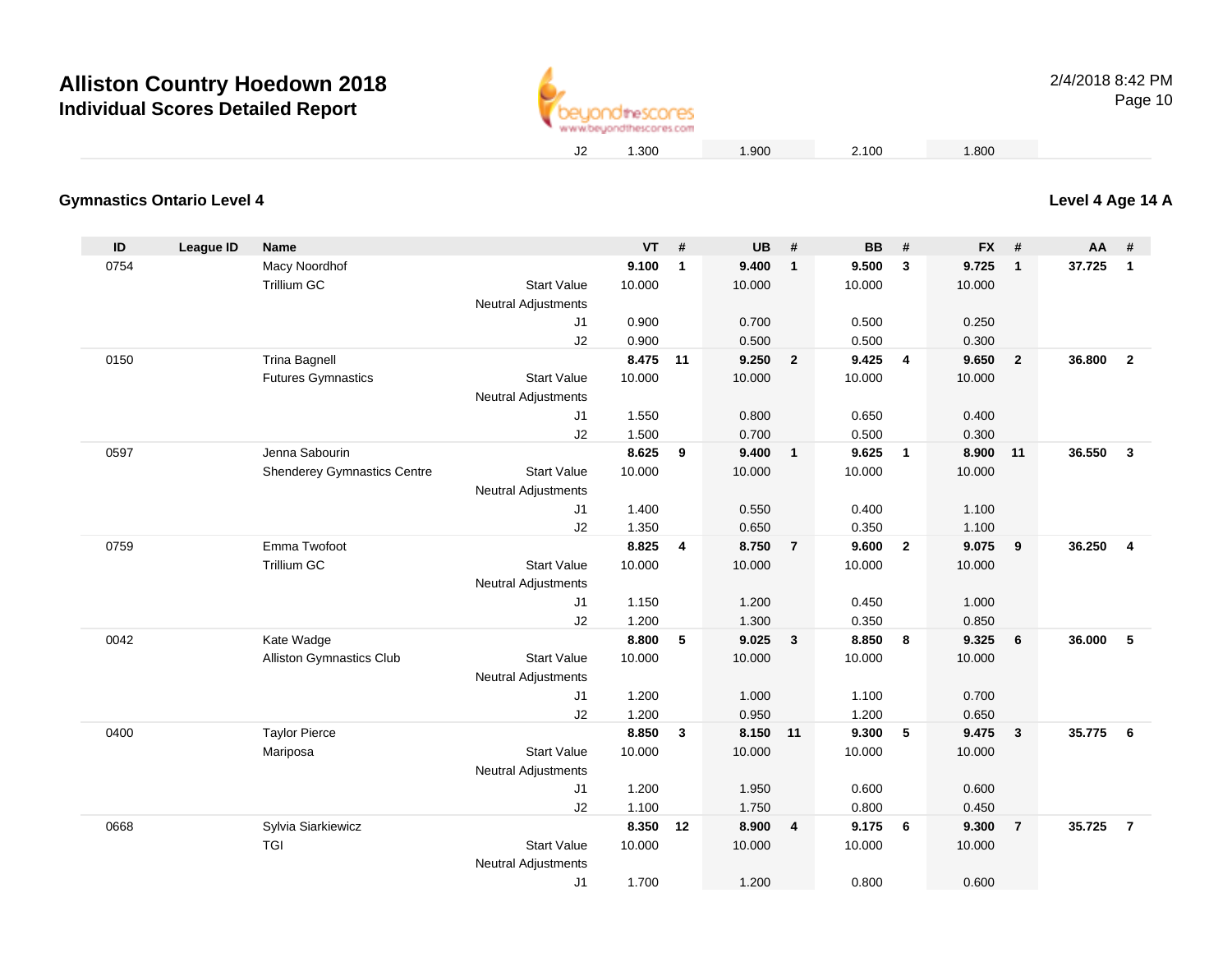

Page 11

|      |                                | J2                         | 1.600          |                | 1.000          |                          | 0.850          |                | 0.800          |                         |        |    |
|------|--------------------------------|----------------------------|----------------|----------------|----------------|--------------------------|----------------|----------------|----------------|-------------------------|--------|----|
| 0399 | Jordyn Thurlow                 |                            | 9.025          | $\overline{2}$ | 8.425          | 10                       | 8.450          | 12             | 9.350          | $\sqrt{5}$              | 35.250 | 8  |
|      | Mariposa                       | <b>Start Value</b>         | 10.000         |                | 10.000         |                          | 10.000         |                | 10.000         |                         |        |    |
|      |                                | <b>Neutral Adjustments</b> |                |                |                |                          |                |                |                |                         |        |    |
|      |                                | J1                         | 1.000          |                | 1.600          |                          | 1.600          |                | 0.600          |                         |        |    |
|      |                                | J2                         | 0.950          |                | 1.550          |                          | 1.500          |                | 0.700          |                         |        |    |
| 0346 | <b>Heather Orchard</b>         |                            | 8.150          | 14             | 8.825          | 6                        | 8.750          | 9              | 9.400          | $\overline{4}$          | 35.125 | 9  |
|      | Kitchener-Waterloo Gymnastics  | <b>Start Value</b>         | 10.000         |                | 10.000         |                          | 10.000         |                | 10.000         |                         |        |    |
|      |                                | <b>Neutral Adjustments</b> |                |                |                |                          |                |                |                |                         |        |    |
|      |                                | J1                         | 1.900          |                | 1.250          |                          | 1.200          |                | 0.600          |                         |        |    |
|      |                                | J2                         | 1.800          |                | 1.100          |                          | 1.300          |                | 0.600          |                         |        |    |
| 0569 | Maliha Shrestha                |                            | 8.725          | $\overline{7}$ | 8.575          | 9                        | 8.250          | 13             | 9.100          | 8                       | 34.650 | 10 |
|      | <b>Pulsars Gymnastics Club</b> | <b>Start Value</b>         | 10.000         |                | 10.000         |                          | 10.000         |                | 10.000         |                         |        |    |
|      |                                | <b>Neutral Adjustments</b> |                |                |                |                          |                |                |                |                         |        |    |
|      |                                | J1<br>J2                   | 1.250<br>1.300 |                | 1.300<br>1.550 |                          | 1.700<br>1.800 |                | 1.000<br>0.800 |                         |        |    |
| 0665 | Lauren de Domenico             |                            | 8.550          | 10             | 8.675          | 8                        | 8.450 12       |                | 8.950 10       |                         | 34.625 | 11 |
|      | <b>TGI</b>                     | <b>Start Value</b>         | 10.000         |                | 10.000         |                          | 10.000         |                | 10.000         |                         |        |    |
|      |                                | <b>Neutral Adjustments</b> |                |                |                |                          |                |                |                |                         |        |    |
|      |                                | J1                         | 1.500          |                | 1.350          |                          | 1.450          |                | 1.000          |                         |        |    |
|      |                                | J2                         | 1.400          |                | 1.300          |                          | 1.650          |                | 1.100          |                         |        |    |
| 0072 | Hanna Olson                    |                            | 8.775          | 6              | 7.725          | 13                       | 8.750          | 9              | 9.100          | 8                       | 34.350 | 12 |
|      | <b>Barrie Kempettes</b>        | <b>Start Value</b>         | 10.000         |                | 10.000         |                          | 10.000         |                | 10.000         |                         |        |    |
|      |                                | Neutral Adjustments        |                |                |                |                          |                |                |                |                         |        |    |
|      |                                | J1                         | 1.250          |                | 2.250          |                          | 1.300          |                | 0.900          |                         |        |    |
|      |                                | J2                         | 1.200          |                | 2.300          |                          | 1.200          |                | 0.900          |                         |        |    |
| 0705 | Ruby Benrubi-Morris            |                            | 8.650          | 8              | 8.075 12       |                          | 8.900          | $\overline{7}$ | 8.700          | 12                      | 34.325 | 13 |
|      | <b>Tornados Gymnastics</b>     | <b>Start Value</b>         | 10.000         |                | 10.000         |                          | 10.000         |                | 10.000         |                         |        |    |
|      |                                | Neutral Adjustments        |                |                |                |                          |                |                |                |                         |        |    |
|      |                                | J1                         | 1.300          |                | 2.050          |                          | 1.100          |                | 1.300          |                         |        |    |
|      |                                | J2                         | 1.400          |                | 1.800          |                          | 1.100          |                | 1.300          |                         |        |    |
| 0153 | Caroline Bien                  |                            | 7.900          | 15             | 8.850          | 5                        | 8.675 11       |                | 7.125 13       |                         | 32.550 | 14 |
|      | <b>Futures Gymnastics</b>      | <b>Start Value</b>         | 10.000         |                | 10.000         |                          | 10.000         |                | 10.000         |                         |        |    |
|      |                                | <b>Neutral Adjustments</b> |                |                |                |                          |                |                |                |                         |        |    |
|      |                                | J1                         | 2.100          |                | 1.100          |                          | 1.400          |                | 2.800          |                         |        |    |
|      |                                | J2                         | 2.100          |                | 1.200          |                          | 1.250          |                | 2.950          |                         |        |    |
| 0657 | Christa Kifumbi                |                            | 8.200          | 13             | <b>X.XXX</b>   | $\overline{\phantom{a}}$ | 8.700          | 10             | 9.400          | $\overline{\mathbf{4}}$ | 26.300 | 15 |
|      | <b>TGI</b>                     | <b>Start Value</b>         | 10.000         |                |                |                          | 10.000         |                | 10.000         |                         |        |    |
|      |                                | <b>Neutral Adjustments</b> |                |                |                |                          |                |                |                |                         |        |    |
|      |                                | J1                         | 1.900          |                |                |                          | 1.400          |                | 0.500          |                         |        |    |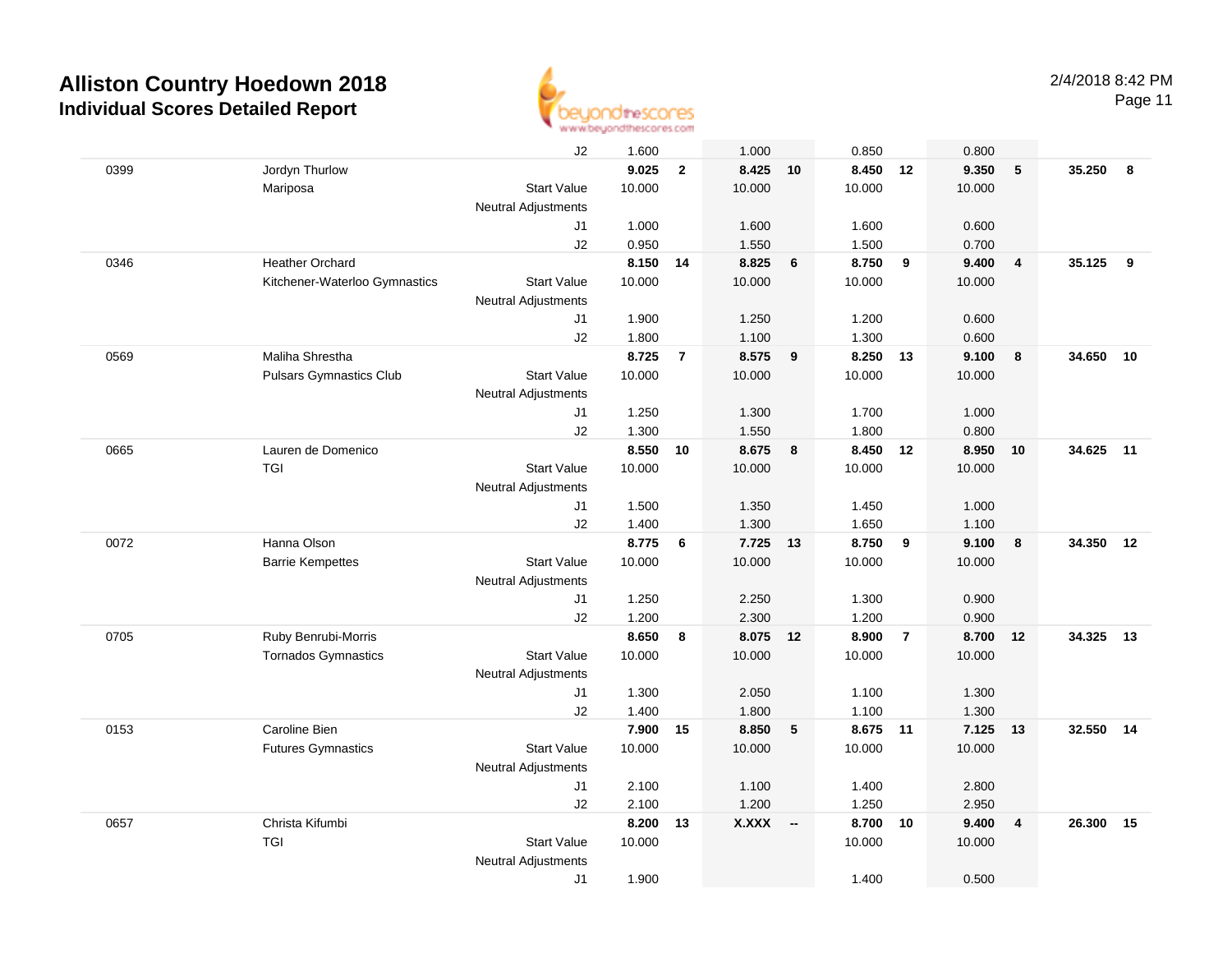

#### **Level 4 Age 11 A**

#### **Gymnastics Ontario Level 4**

| ID   | <b>League ID</b> | <b>Name</b>                    |                            | <b>VT</b>    | #            | <b>UB</b>    | #                        | <b>BB</b>    | #                        | <b>FX</b>    | #                        | <b>AA</b> | #                        |
|------|------------------|--------------------------------|----------------------------|--------------|--------------|--------------|--------------------------|--------------|--------------------------|--------------|--------------------------|-----------|--------------------------|
| 0049 |                  | Hannah Randen                  |                            | <b>X.XXX</b> | --           | <b>X.XXX</b> | $\overline{\phantom{a}}$ | <b>X.XXX</b> | $\overline{\phantom{a}}$ | <b>X.XXX</b> | $\overline{\phantom{a}}$ | 0.000     | $\overline{\phantom{a}}$ |
| 0067 |                  | Sierah Shepherd                |                            | 9.050        | $\mathbf{1}$ | 9.400        | $\mathbf{1}$             | 9.425        | $\mathbf{1}$             | 9.325        | 4                        | 37.200    | $\mathbf{1}$             |
|      |                  | <b>Barrie Kempettes</b>        | <b>Start Value</b>         | 10.000       |              | 10.000       |                          | 10.000       |                          | 10.000       |                          |           |                          |
|      |                  |                                | <b>Neutral Adjustments</b> |              |              |              |                          |              |                          |              |                          |           |                          |
|      |                  |                                | J1                         | 0.900        |              | 0.500        |                          | 0.550        |                          | 0.700        |                          |           |                          |
|      |                  |                                | J2                         | 1.000        |              | 0.700        |                          | 0.600        |                          | 0.650        |                          |           |                          |
| 0460 |                  | Marissa Stege                  |                            | 8.950        | $\mathbf{3}$ | 9.000        | $\overline{4}$           | 9.425        | $\overline{\mathbf{1}}$  | 9.525        | $\mathbf{1}$             | 36.900    | $\overline{2}$           |
|      |                  | Northern Stars                 | <b>Start Value</b>         | 10.000       |              | 10.000       |                          | 10.000       |                          | 10.000       |                          |           |                          |
|      |                  |                                | <b>Neutral Adjustments</b> |              |              |              |                          |              |                          |              |                          |           |                          |
|      |                  |                                | J1                         | 1.100        |              | 1.000        |                          | 0.600        |                          | 0.450        |                          |           |                          |
|      |                  |                                | J2                         | 1.000        |              | 1.000        |                          | 0.550        |                          | 0.500        |                          |           |                          |
| 0519 |                  | Kaia Burgess                   |                            | 8.875        | 4            | 9.100        | $\overline{2}$           | 9.325        | $\overline{4}$           | 9.325        | $\overline{4}$           | 36.625    | $\overline{3}$           |
|      |                  | <b>Pulsars Gymnastics Club</b> | <b>Start Value</b>         | 10.000       |              | 10.000       |                          | 10.000       |                          | 10.000       |                          |           |                          |
|      |                  |                                | <b>Neutral Adjustments</b> |              |              |              |                          |              |                          |              |                          |           |                          |
|      |                  |                                | J1                         | 1.150        |              | 0.900        |                          | 0.750        |                          | 0.600        |                          |           |                          |
|      |                  |                                | J2                         | 1.100        |              | 0.900        |                          | 0.600        |                          | 0.750        |                          |           |                          |
| 0383 |                  | Savanna Benson                 |                            | 8.625        | 8            | 9.025        | $\mathbf{3}$             | 9.200        | 6                        | 8.975        | 11                       | 35.825    | $\overline{4}$           |
|      |                  | Mariposa                       | <b>Start Value</b>         | 10.000       |              | 10.000       |                          | 10.000       |                          | 10.000       |                          |           |                          |
|      |                  |                                | <b>Neutral Adjustments</b> |              |              |              |                          |              |                          |              |                          |           |                          |
|      |                  |                                | J1                         | 1.350        |              | 0.950        |                          | 0.700        |                          | 1.000        |                          |           |                          |
|      |                  |                                | J2                         | 1.400        |              | 1.000        |                          | 0.900        |                          | 1.050        |                          |           |                          |
| 0243 |                  | Alexa Brown                    |                            | 8.500        | 10           | 8.975        | $-5$                     | 9.100        | 8                        | 9.200        | $\overline{7}$           | 35.775    | 5                        |
|      |                  | <b>Gyros Gymnastics</b>        | <b>Start Value</b>         | 10.000       |              | 10.000       |                          | 10.000       |                          | 10.000       |                          |           |                          |
|      |                  |                                | <b>Neutral Adjustments</b> |              |              |              |                          | $-0.100$     |                          |              |                          |           |                          |
|      |                  |                                | J1                         | 1.400        |              | 1.150        |                          | 0.700        |                          | 0.800        |                          |           |                          |
|      |                  |                                | J2                         | 1.600        |              | 0.900        |                          | 0.900        |                          | 0.800        |                          |           |                          |
| 0446 |                  | Victoria Nenoff                |                            | 8.525        | 9            | 8.350        | 9                        | 9.375        | $\mathbf{3}$             | 9.300        | $\sqrt{5}$               | 35.550    | 6                        |
|      |                  | <b>Northern Stars</b>          | <b>Start Value</b>         | 10.000       |              | 10.000       |                          | 10.000       |                          | 10.000       |                          |           |                          |
|      |                  |                                | <b>Neutral Adjustments</b> |              |              |              |                          |              |                          |              |                          |           |                          |
|      |                  |                                | J <sub>1</sub>             | 1.450        |              | 1.700        |                          | 0.600        |                          | 0.800        |                          |           |                          |
|      |                  |                                | J2                         | 1.500        |              | 1.600        |                          | 0.650        |                          | 0.600        |                          |           |                          |
| 0002 |                  | Eva Coyne                      |                            | 8.725        | 5            | 9.000        | $\overline{4}$           | 8.825        | 11                       | 8.950        | 12                       | 35.500    | $\overline{7}$           |
|      |                  | Ajax Acro's Gym Club           | <b>Start Value</b>         | 10.000       |              | 10.000       |                          | 10.000       |                          | 10.000       |                          |           |                          |
|      |                  |                                | <b>Neutral Adjustments</b> |              |              |              |                          |              |                          |              |                          |           |                          |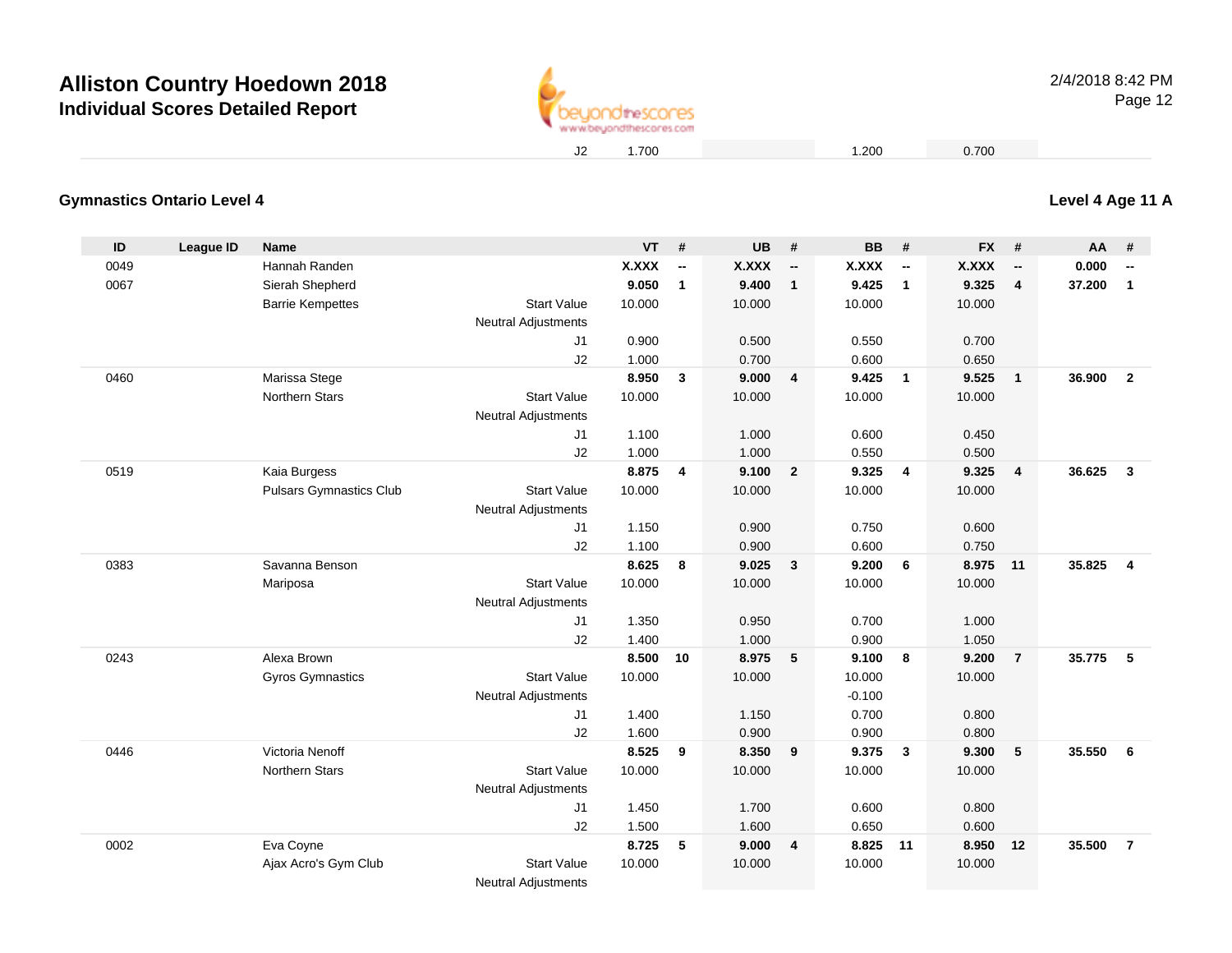

|      |                            | J1                         | 1.300          |                | 1.100          |                | 1.200             |                 | 1.100          |                         |           |    |
|------|----------------------------|----------------------------|----------------|----------------|----------------|----------------|-------------------|-----------------|----------------|-------------------------|-----------|----|
|      |                            | J2                         | 1.250          |                | 0.900          |                | 1.150             |                 | 1.000          |                         |           |    |
| 0382 | Maeghan Duck               |                            | 8.450 11       |                | 9.000          | $\overline{4}$ | 8.800 12          |                 | 9.100          | 8                       | 35.350 8  |    |
|      | Mariposa                   | <b>Start Value</b>         | 10.000         |                | 10.000         |                | 10.000            |                 | 10.000         |                         |           |    |
|      |                            | <b>Neutral Adjustments</b> |                |                |                |                |                   |                 |                |                         |           |    |
|      |                            | J1                         | 1.500          |                | 1.100          |                | 1.250             |                 | 0.950          |                         |           |    |
|      |                            | J2                         | 1.600          |                | 0.900          |                | 1.150             |                 | 0.850          |                         |           |    |
| 0458 | Angelika Mas               |                            | 9.025          | $\overline{2}$ | 8.050          | 11             | 8.850             | 10              | 9.425          | $\overline{2}$          | 35.350    | 8  |
|      | <b>Northern Stars</b>      | <b>Start Value</b>         | 10.000         |                | 10.000         |                | 10.000            |                 | 10.000         |                         |           |    |
|      |                            | <b>Neutral Adjustments</b> |                |                |                |                |                   |                 |                |                         |           |    |
|      |                            | J1                         | 0.950          |                | 1.800          |                | 1.100             |                 | 0.500          |                         |           |    |
|      |                            | J2                         | 1.000          |                | 2.100          |                | 1.200             |                 | 0.650          |                         |           |    |
| 0651 | Nicole Kerrigan            |                            | 8.500          | 10             | 8.900          | $\overline{7}$ | 9.050             | 9               | 8.875          | 14                      | 35.325    | 9  |
|      | <b>TGI</b>                 | <b>Start Value</b>         | 10.000         |                | 10.000         |                | 10.000            |                 | 10.000         |                         |           |    |
|      |                            | <b>Neutral Adjustments</b> |                |                |                |                |                   |                 |                |                         |           |    |
|      |                            | J1                         | 1.600          |                | 1.200          |                | 1.050             |                 | 1.200          |                         |           |    |
|      |                            | J2                         | 1.400          |                | 1.000          |                | 0.850             |                 | 1.050          |                         |           |    |
| 0384 | <b>Addison Ayers</b>       |                            | 8.350 12       |                | 8.300          | 10             | 9.400             | $\overline{2}$  | 9.225          | $6\phantom{1}6$         | 35.275    | 10 |
|      | Mariposa                   | <b>Start Value</b>         | 10.000         |                | 10.000         |                | 10.000            |                 | 10.000         |                         |           |    |
|      |                            | <b>Neutral Adjustments</b> |                |                |                |                |                   |                 |                |                         |           |    |
|      |                            | J1                         | 1.600          |                | 1.800          |                | 0.650             |                 | 0.700          |                         |           |    |
|      |                            | J2                         | 1.700          |                | 1.600          |                | 0.550             |                 | 0.850          |                         |           |    |
| 0696 | Ella Findlay               |                            | 8.200          | 13             | 8.825          | 8              | 9.150             | $\overline{7}$  | 9.050          | 10                      | 35.225    | 11 |
|      | <b>TGI</b>                 | <b>Start Value</b>         | 10.000         |                | 10.000         |                | 10.000            |                 | 10.000         |                         |           |    |
|      |                            | <b>Neutral Adjustments</b> |                |                |                |                |                   |                 |                |                         |           |    |
|      |                            | J1                         | 1.700          |                | 1.250          |                | 0.900             |                 | 0.900          |                         |           |    |
| 0138 | Natalie Hodge-Putzer       | J2                         | 1.900<br>8.650 | $\overline{7}$ | 1.100<br>8.925 | 6              | 0.800<br>8.750 13 |                 | 1.000<br>8.725 | 15                      | 35.050    | 12 |
|      | Flip 'n' Wicked Gymnastics | <b>Start Value</b>         | 10.000         |                | 10.000         |                | 10.000            |                 | 10.000         |                         |           |    |
|      |                            | <b>Neutral Adjustments</b> |                |                |                |                |                   |                 |                |                         |           |    |
|      |                            | J1                         | 1.500          |                | 1.150          |                | 1.300             |                 | 1.300          |                         |           |    |
|      |                            | J2                         | 1.200          |                | 1.000          |                | 1.200             |                 | 1.250          |                         |           |    |
| 0388 | Rhiannon Wolf-Hambsch      |                            | 8.675          | 6              | 8.050 11       |                | 9.150             | $\overline{7}$  | 9.075          | 9                       | 34.950 13 |    |
|      | Mariposa                   | <b>Start Value</b>         | 10.000         |                | 10.000         |                | 10.000            |                 | 10.000         |                         |           |    |
|      |                            | <b>Neutral Adjustments</b> |                |                |                |                |                   |                 |                |                         |           |    |
|      |                            | J1                         | 1.400          |                | 1.900          |                | 0.700             |                 | 0.850          |                         |           |    |
|      |                            | J2                         | 1.250          |                | 2.000          |                | 1.000             |                 | 1.000          |                         |           |    |
| 0302 | <b>Claire Stuart-Lewis</b> |                            | 7.000          | 14             | 7.950          | 12             | 9.300             | $5\phantom{.0}$ | 9.375          | $\overline{\mathbf{3}}$ | 33.625    | 14 |
|      | Kawartha Gymnastics        | <b>Start Value</b>         | 10.000         |                | 10.000         |                | 10.000            |                 | 10.000         |                         |           |    |
|      |                            | <b>Neutral Adjustments</b> |                |                |                |                |                   |                 |                |                         |           |    |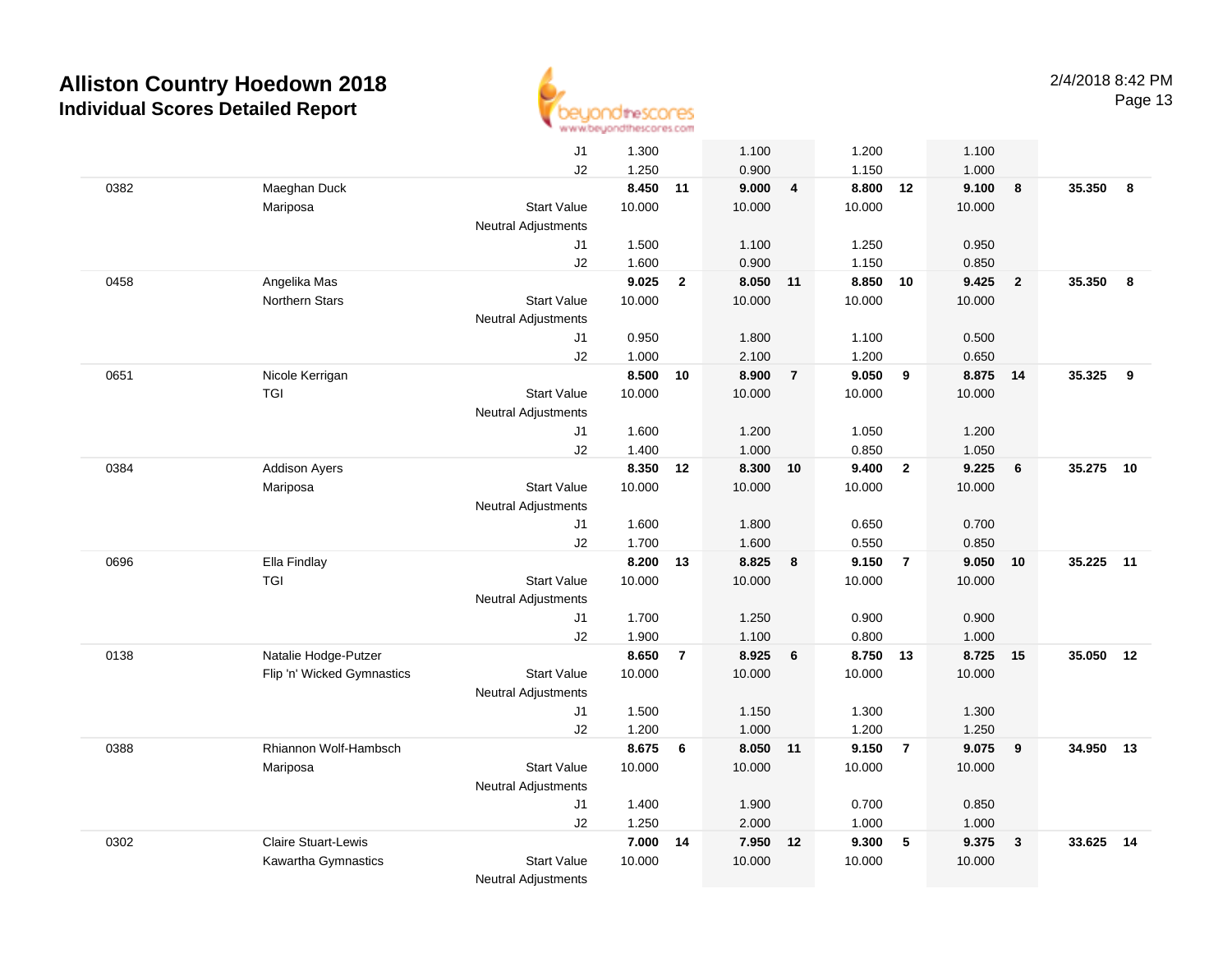

## 2/4/2018 8:42 PM

Page 14

|      |               | J1                         | 3.000                             | 2.200          | 0.700         | 0.550       |                |
|------|---------------|----------------------------|-----------------------------------|----------------|---------------|-------------|----------------|
|      |               | J2                         | 3.000                             | 1.900          | 0.700         | 0.700       |                |
| 0694 | Claudia Skora |                            | X.XXX<br>$\overline{\phantom{a}}$ | X.XXX<br>$- -$ | 7.925<br>- 14 | 8.900<br>13 | 16.825<br>- 15 |
|      | TGI           | <b>Start Value</b>         |                                   |                | 10.000        | 10.000      |                |
|      |               | <b>Neutral Adjustments</b> |                                   |                |               |             |                |
|      |               | J1                         |                                   |                | 2.000         | 1.200       |                |
|      |               | J <sub>2</sub>             |                                   |                | 2.150         | 1.000       |                |

#### **Gymnastics Ontario Level 4**

| ID   | League ID | <b>Name</b>                        |                            | <b>VT</b> | #                       | <b>UB</b> | #              | <b>BB</b> | #              | <b>FX</b> | #                       | AA     | #              |
|------|-----------|------------------------------------|----------------------------|-----------|-------------------------|-----------|----------------|-----------|----------------|-----------|-------------------------|--------|----------------|
| 0584 |           | Jazmin Zeiger                      |                            | 9.000     | $\mathbf 1$             | 9.200     | 3              | 9.275     | $\overline{4}$ | 9.250     | $\overline{4}$          | 36.725 | $\overline{1}$ |
|      |           | <b>Pulsars Gymnastics Club</b>     | <b>Start Value</b>         | 10.000    |                         | 10.000    |                | 10.000    |                | 10.000    |                         |        |                |
|      |           |                                    | <b>Neutral Adjustments</b> |           |                         |           |                |           |                |           |                         |        |                |
|      |           |                                    | J <sub>1</sub>             | 0.950     |                         | 0.800     |                | 0.750     |                | 0.800     |                         |        |                |
|      |           |                                    | J2                         | 1.050     |                         | 0.800     |                | 0.700     |                | 0.700     |                         |        |                |
| 0585 |           | Alexa Mulcahy                      |                            | 8.575     | 8                       | 9.525     | $\overline{1}$ | 9.250     | 5              | 9.325     | $\overline{\mathbf{3}}$ | 36.675 | $\overline{2}$ |
|      |           | <b>Shenderey Gymnastics Centre</b> | <b>Start Value</b>         | 10.000    |                         | 10.000    |                | 10.000    |                | 10.000    |                         |        |                |
|      |           |                                    | <b>Neutral Adjustments</b> |           |                         |           |                |           |                |           |                         |        |                |
|      |           |                                    | J <sub>1</sub>             | 1.500     |                         | 0.550     |                | 0.800     |                | 0.600     |                         |        |                |
|      |           |                                    | J2                         | 1.350     |                         | 0.400     |                | 0.700     |                | 0.750     |                         |        |                |
| 0650 |           | Maddie Plantinga                   |                            | 8.525     | 9                       | 9.100     | 5              | 9.425     | $\overline{2}$ | 9.325     | $\overline{\mathbf{3}}$ | 36.375 | $\mathbf{3}$   |
|      |           | <b>TGI</b>                         | <b>Start Value</b>         | 10.000    |                         | 10.000    |                | 10.000    |                | 10.000    |                         |        |                |
|      |           |                                    | <b>Neutral Adjustments</b> |           |                         |           |                |           |                |           |                         |        |                |
|      |           |                                    | J <sub>1</sub>             | 1.500     |                         | 0.800     |                | 0.500     |                | 0.650     |                         |        |                |
|      |           |                                    | J2                         | 1.450     |                         | 1.000     |                | 0.650     |                | 0.700     |                         |        |                |
| 0681 |           | Xenia Markham                      |                            | 8.825     | $\mathbf{3}$            | 9.250     | $\overline{2}$ | 9.050     | 9              | 9.175     | 5                       | 36.300 | $\overline{4}$ |
|      |           | <b>TGI</b>                         | <b>Start Value</b>         | 10.000    |                         | 10.000    |                | 10.000    |                | 10.000    |                         |        |                |
|      |           |                                    | <b>Neutral Adjustments</b> |           |                         |           |                |           |                |           |                         |        |                |
|      |           |                                    | J <sub>1</sub>             | 1.100     |                         | 0.700     |                | 1.000     |                | 0.900     |                         |        |                |
|      |           |                                    | J2                         | 1.250     |                         | 0.800     |                | 0.900     |                | 0.750     |                         |        |                |
| 0337 |           | Anissah Sudhu                      |                            | 8.750     | $\overline{\mathbf{4}}$ | 9.125     | $\overline{4}$ | 8.925     | 12             | 9.325     | $\overline{\mathbf{3}}$ | 36.125 | - 5            |
|      |           | Kitchener-Waterloo Gymnastics      | <b>Start Value</b>         | 10.000    |                         | 10.000    |                | 10.000    |                | 10.000    |                         |        |                |
|      |           |                                    | <b>Neutral Adjustments</b> |           |                         |           |                |           |                |           |                         |        |                |
|      |           |                                    | J <sub>1</sub>             | 1.300     |                         | 0.950     |                | 1.150     |                | 0.600     |                         |        |                |
|      |           |                                    | J2                         | 1.200     |                         | 0.800     |                | 1.000     |                | 0.750     |                         |        |                |
| 0646 |           | Ava Verner                         |                            | 8.900     | $\overline{2}$          | 8.325     | 12             | 9.400     | $\mathbf{3}$   | 9.350     | $\overline{\mathbf{2}}$ | 35.975 | 6              |
|      |           | <b>TGI</b>                         | <b>Start Value</b>         | 10.000    |                         | 10.000    |                | 10.000    |                | 10.000    |                         |        |                |
|      |           |                                    | Nautral Adjustmants        |           |                         |           |                |           |                |           |                         |        |                |

Neutral Adjustments

#### **Level 4 Age 11 B**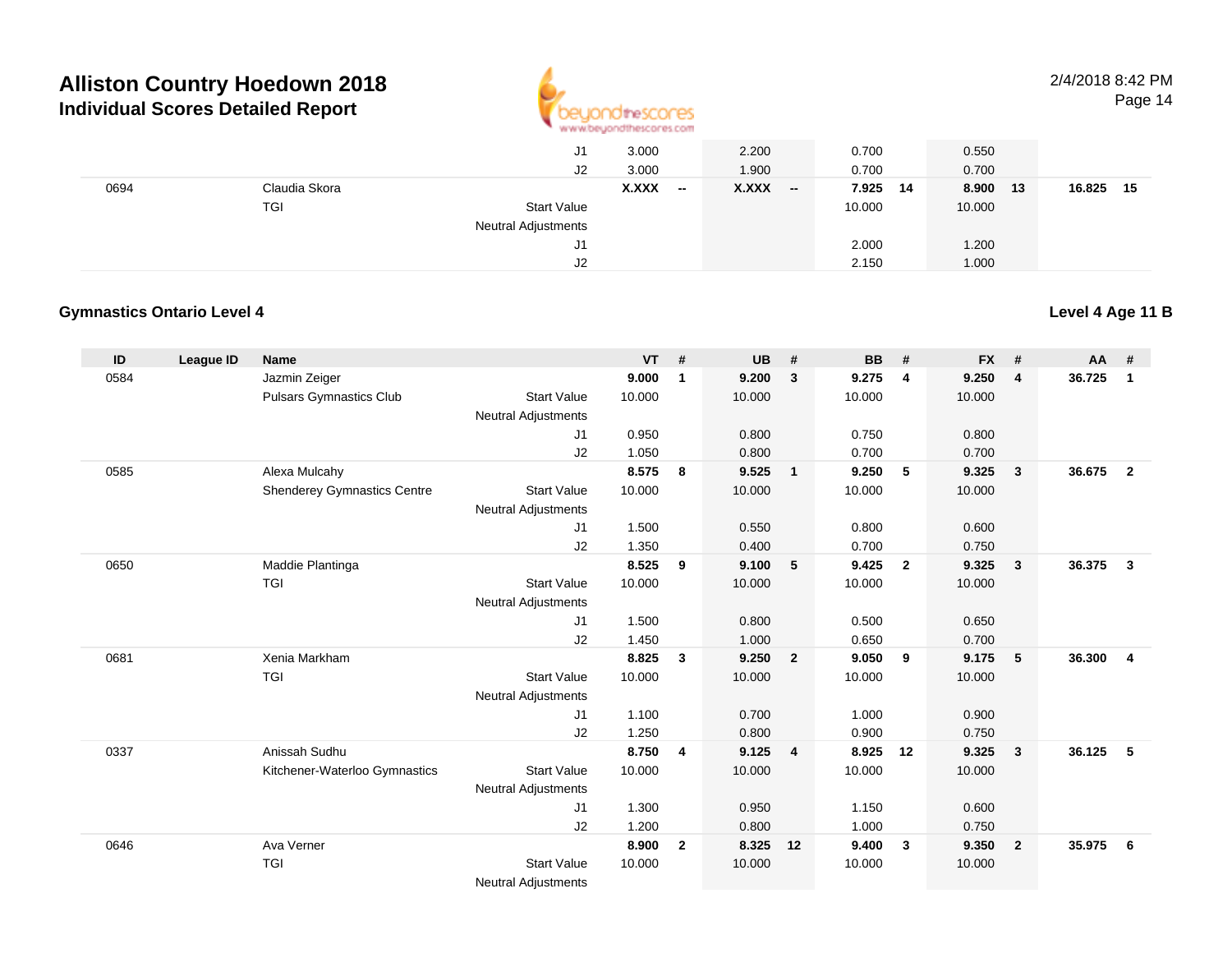

|      |                                | J1                         | 1.150          |                | 1.550          |                | 0.600          |                         | 0.700          |                |        |                |
|------|--------------------------------|----------------------------|----------------|----------------|----------------|----------------|----------------|-------------------------|----------------|----------------|--------|----------------|
|      |                                | J2                         | 1.050          |                | 1.800          |                | 0.600          |                         | 0.600          |                |        |                |
| 0459 | Alexa Forrest                  |                            | 8.150 11       |                | 8.650          | 9              | 9.525          | $\overline{\mathbf{1}}$ | 9.450          | $\mathbf{1}$   | 35.775 | $\overline{7}$ |
|      | <b>Northern Stars</b>          | <b>Start Value</b>         | 10.000         |                | 10.000         |                | 10.000         |                         | 10.000         |                |        |                |
|      |                                | <b>Neutral Adjustments</b> |                |                |                |                |                |                         |                |                |        |                |
|      |                                | J1                         | 1.900          |                | 1.200          |                | 0.550          |                         | 0.600          |                |        |                |
|      |                                | J2                         | 1.800          |                | 1.500          |                | 0.400          |                         | 0.500          |                |        |                |
| 0014 | Makayla Collis-Sirelpuu        |                            | 8.900          | $\overline{2}$ | 8.750          | 8              | 9.000          | 10                      | 8.950          | 10             | 35.600 | 8              |
|      | Alliston Gymnastics Club       | <b>Start Value</b>         | 10.000         |                | 10.000         |                | 10.000         |                         | 10.000         |                |        |                |
|      |                                | <b>Neutral Adjustments</b> |                |                |                |                |                |                         |                |                |        |                |
|      |                                | J1                         | 1.150          |                | 1.400          |                | 0.850          |                         | 1.000          |                |        |                |
|      |                                | J2                         | 1.050          |                | 1.100          |                | 1.150          |                         | 1.100          |                |        |                |
| 0534 | Lilyann Doner                  |                            | 8.625          | $\overline{7}$ | 9.100          | 5              | 8.800          | 13                      | 9.075          | $\overline{7}$ | 35.600 | 8              |
|      | <b>Pulsars Gymnastics Club</b> | <b>Start Value</b>         | 10.000         |                | 10.000         |                | 10.000         |                         | 10.000         |                |        |                |
|      |                                | <b>Neutral Adjustments</b> |                |                |                |                | $-0.100$       |                         |                |                |        |                |
|      |                                | J1<br>J2                   | 1.300<br>1.450 |                | 1.000<br>0.800 |                | 1.200<br>1.000 |                         | 1.000<br>0.850 |                |        |                |
| 0158 | Ashka Aspen Pieris-Stevens     |                            | 8.625          | $\overline{7}$ | 8.950          | 6              | 9.225          | 6                       | 8.700          | 12             | 35.500 | 9              |
|      | <b>Futures Gymnastics</b>      | <b>Start Value</b>         | 10.000         |                | 10.000         |                | 10.000         |                         | 10.000         |                |        |                |
|      |                                | <b>Neutral Adjustments</b> |                |                |                |                |                |                         |                |                |        |                |
|      |                                | J1                         | 1.400          |                | 1.200          |                | 0.700          |                         | 1.250          |                |        |                |
|      |                                | J2                         | 1.350          |                | 0.900          |                | 0.850          |                         | 1.350          |                |        |                |
| 0299 | Nicola Haxton                  |                            | 8.825          | $\mathbf{3}$   | 8.500          | 10             | 8.650          | 14                      | 9.450          | $\mathbf{1}$   | 35.425 | 10             |
|      | Kawartha Gymnastics            | <b>Start Value</b>         | 10.000         |                | 10.000         |                | 10.000         |                         | 10.000         |                |        |                |
|      |                                | <b>Neutral Adjustments</b> |                |                |                |                |                |                         |                |                |        |                |
|      |                                | J1                         | 1.250          |                | 1.600          |                | 1.300          |                         | 0.600          |                |        |                |
|      |                                | J2                         | 1.100          |                | 1.400          |                | 1.400          |                         | 0.500          |                |        |                |
| 0001 | Zariya Smith                   |                            | 8.700          | 6              | 8.400          | $-11$          | 9.100          | $\overline{7}$          | 9.000          | 9              | 35.200 | 11             |
|      | Ajax Acro's Gym Club           | <b>Start Value</b>         | 10.000         |                | 10.000         |                | 10.000         |                         | 10.000         |                |        |                |
|      |                                | <b>Neutral Adjustments</b> |                |                |                |                |                |                         |                |                |        |                |
|      |                                | J1                         | 1.300          |                | 1.700          |                | 1.000          |                         | 0.900          |                |        |                |
|      |                                | J2                         | 1.300          |                | 1.500          |                | 0.800          |                         | 1.100          |                |        |                |
| 0385 | Emma Hand                      |                            | 8.050          | 12             | 8.850          | $\overline{7}$ | 9.075          | 8                       | 9.050          | 8              | 35.025 | 12             |
|      | Mariposa                       | <b>Start Value</b>         | 10.000         |                | 10.000         |                | 10.000         |                         | 10.000         |                |        |                |
|      |                                | <b>Neutral Adjustments</b> |                |                |                |                |                |                         |                |                |        |                |
|      |                                | J1                         | 2.000          |                | 1.200          |                | 0.950          |                         | 0.900          |                |        |                |
|      |                                | J2                         | 1.900          |                | 1.100          |                | 0.900          |                         | 1.000          |                |        |                |
| 0387 | <b>Brynn Thurlow</b>           |                            | 8.725          | 5              | 9.125          | $\overline{4}$ | 8.000          | 15                      | 9.100          | $\bf 6$        | 34.950 | 13             |
|      | Mariposa                       | <b>Start Value</b>         | 10.000         |                | 10.000         |                | 10.000         |                         | 10.000         |                |        |                |
|      |                                | <b>Neutral Adjustments</b> |                |                |                |                |                |                         |                |                |        |                |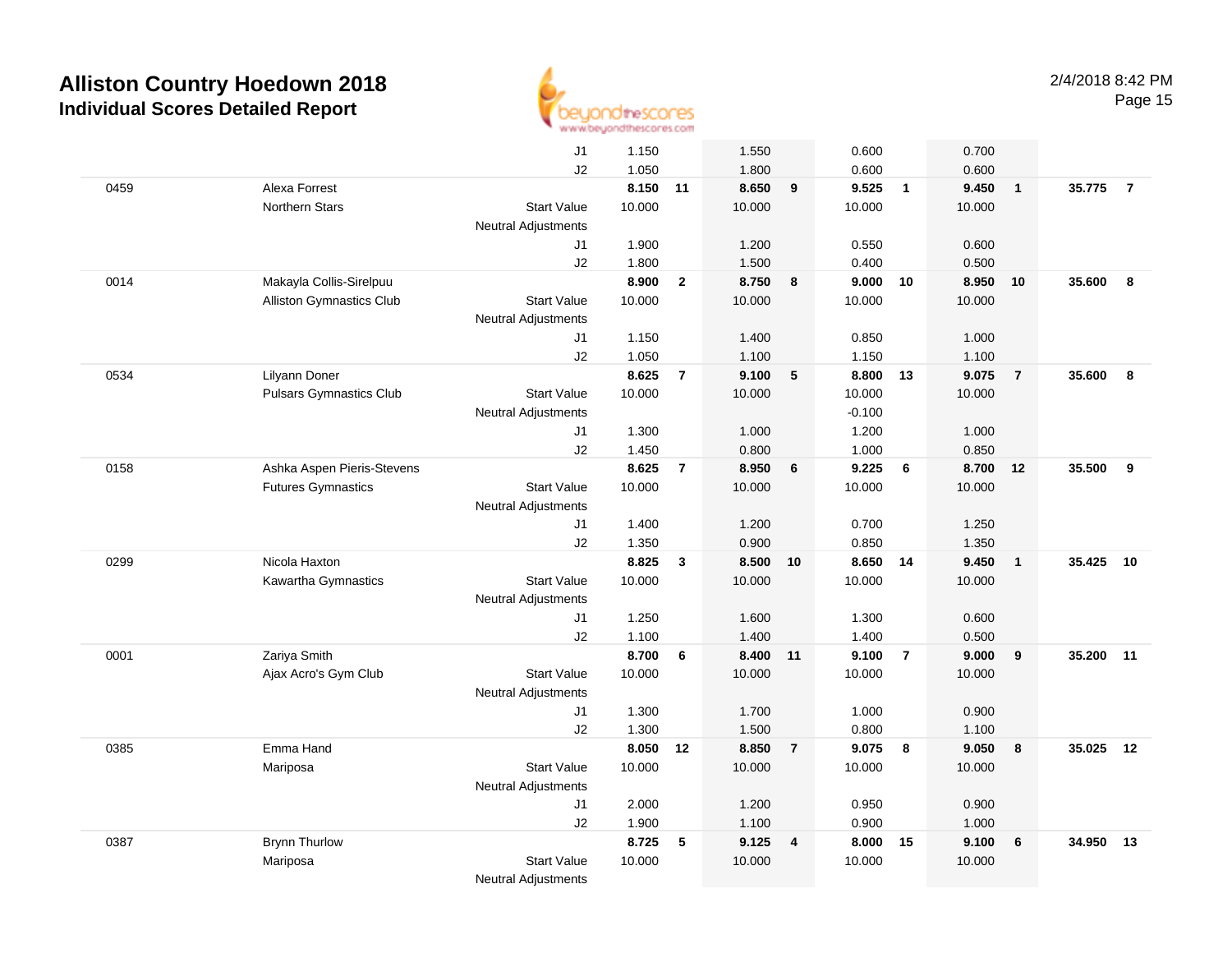

2/4/2018 8:42 PMPage 16

|      |                 | J1                         | .250        | 1.000    | 2.000         | 0.850       |           |
|------|-----------------|----------------------------|-------------|----------|---------------|-------------|-----------|
|      |                 | J <sub>2</sub>             | 1.300       | 0.750    | 2.000         | 0.950       |           |
| 0386 | Isabelle McPhee |                            | 8.300<br>10 | 8.400 11 | 8.950<br>- 11 | 8.800<br>11 | 34.450 14 |
|      | Mariposa        | <b>Start Value</b>         | 10.000      | 10.000   | 10.000        | 10.000      |           |
|      |                 | <b>Neutral Adjustments</b> |             |          |               |             |           |
|      |                 | J1                         | 1.600       | 1.500    | l.150         | 1.200       |           |
|      |                 | J2                         | 1.800       | 1.700    | 0.950         | 1.200       |           |

#### **Gymnastics Ontario Level 4**

#### **ID League ID Name VT # UB # BB # FX # AA #** 0736 Carly VanWylick **9.050 <sup>2</sup> 9.500 <sup>1</sup> 9.325 <sup>1</sup> 9.175 <sup>2</sup> 37.050 <sup>1</sup>** Trillium GCC 313 Start Value 10.000 10.000 10.000 10.000 10.000 Neutral Adjustments J1 1.000 0.600 0.650 0.750 J2 0.900 0.400 0.700 0.900 0286 Carina Prato **8.775 <sup>5</sup> 9.200 <sup>3</sup> 9.150 <sup>2</sup> 9.300 <sup>1</sup> 36.425 <sup>2</sup>** Jungle Gym Gymnastics Start Valuee 10.000 10.000 10.000 10.000 Neutral Adjustments J1 1.300 0.800 1.000 0.750 J2 1.150 0.800 0.700 0.650 0289 Laine Cosby **8.925 <sup>3</sup> 9.325 <sup>2</sup> 8.125 <sup>7</sup> 9.150 <sup>3</sup> 35.525 <sup>3</sup>** Jungle Gym Gymnastics Start Valuee 10.000 10.000 10.000 10.000 Neutral Adjustments J1 1.100 0.550 1.800 0.900 J2 1.050 0.800 1.950 0.800 0747 Jessica Watters **8.550 <sup>7</sup> 9.050 <sup>4</sup> 8.600 <sup>4</sup> 9.100 <sup>4</sup> 35.300 <sup>4</sup>** Trillium GCC 313 Start Value 10.000 10.000 10.000 10.000 10.000 Neutral Adjustments J1 1.400 1.100 1.500 1.000 J2 1.500 0.800 1.300 0.800 0806 Annamae Terpstra **9.125 <sup>1</sup> 8.825 <sup>6</sup> 8.250 <sup>6</sup> 8.975 <sup>5</sup> 35.175 <sup>5</sup>** Twisters Gymnastics Clubb 3tart Value 10.000 10.000 10.000 10.000 10.000 Neutral Adjustments J1 0.900 1.050 1.800 0.900 J2 0.850 1.300 1.700 1.150 0800 Sarah Henderson **8.925 <sup>3</sup> 8.650 <sup>7</sup> 8.500 <sup>5</sup> 8.950 <sup>6</sup> 35.025 <sup>6</sup>** Twisters Gymnastics Clubb 3tart Value 10.000 10.000 10.000 10.000 10.000

Neutral Adjustments

#### **Level 4 Age 15+ B**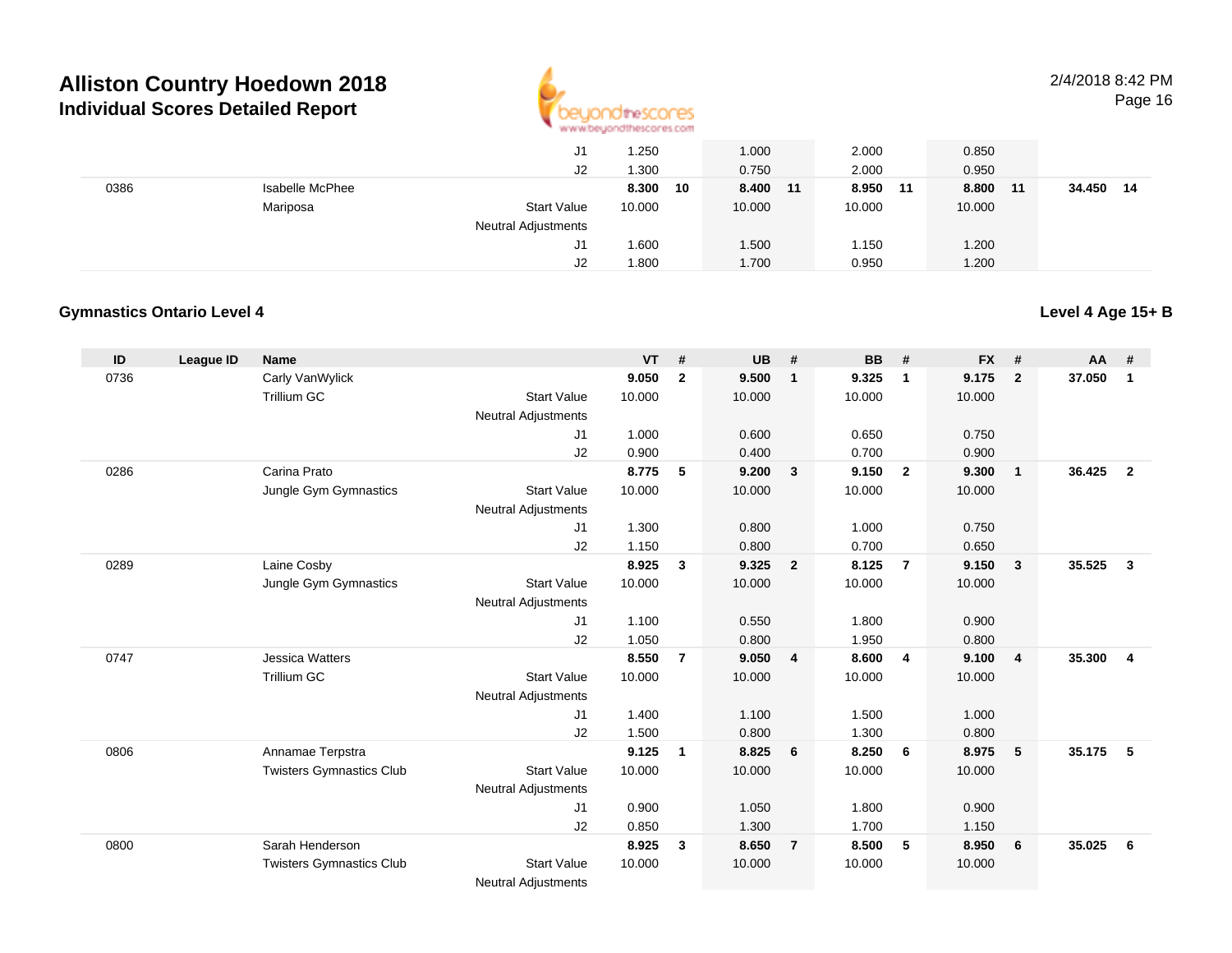

|      |                         | J1                         | 1.100  |   | 1.300  |                | 1.450    |                | 1.000  |                |        |                |
|------|-------------------------|----------------------------|--------|---|--------|----------------|----------|----------------|--------|----------------|--------|----------------|
|      |                         | J2                         | 1.050  |   | 1.400  |                | 1.550    |                | 1.100  |                |        |                |
| 0074 | Renee Carrique          |                            | 8.800  | 4 | 8.250  | 8              | 8.875    | $\mathbf{3}$   | 8.875  | $\overline{7}$ | 34.800 | $\overline{7}$ |
|      | <b>Barrie Kempettes</b> | <b>Start Value</b>         | 10.000 |   | 10.000 |                | 10.000   |                | 10.000 |                |        |                |
|      |                         | Neutral Adjustments        |        |   |        |                |          |                |        |                |        |                |
|      |                         | J1                         | 1.200  |   | 1.600  |                | 1.150    |                | 1.050  |                |        |                |
|      |                         | J2                         | 1.200  |   | 1.900  |                | 1.100    |                | 1.200  |                |        |                |
| 0262 | Simone Litzgus          |                            | 8.600  | 6 | 8.900  | 5 <sup>5</sup> | 8.125    | $\overline{7}$ | 8.850  | 8              | 34.475 | -8             |
|      | Gyros Gymnastics        | <b>Start Value</b>         | 10.000 |   | 10.000 |                | 10.000   |                | 10.000 |                |        |                |
|      |                         | <b>Neutral Adjustments</b> |        |   |        |                |          |                |        |                |        |                |
|      |                         | J1                         | 1.500  |   | 1.100  |                | 1.800    |                | 1.100  |                |        |                |
|      |                         | J <sub>2</sub>             | 1.300  |   | 1.100  |                | 1.950    |                | 1.200  |                |        |                |
| 0073 | Renee Richard           |                            | 8.150  | 8 | 7.900  | 9              | 8.250    | - 6            | 8.750  | 9              | 33.050 | 9              |
|      | <b>Barrie Kempettes</b> | <b>Start Value</b>         | 10.000 |   | 10.000 |                | 10.000   |                | 10.000 |                |        |                |
|      |                         | Neutral Adjustments        |        |   |        |                | $-0.100$ |                |        |                |        |                |
|      |                         | J1                         | 1.800  |   | 1.900  |                | 1.700    |                | 1.200  |                |        |                |
|      |                         | J2                         | 1.900  |   | 2.300  |                | 1.600    |                | 1.300  |                |        |                |
| 0084 | <b>Madison Wills</b>    |                            | 8.600  | 6 | 7.350  | 10             | 7.700    | 8              | 6.000  | 10             | 29.650 | 10             |
|      | <b>Barrie Kempettes</b> | <b>Start Value</b>         | 10.000 |   | 10.000 |                | 10.000   |                | 10.000 |                |        |                |
|      |                         | Neutral Adjustments        |        |   |        |                |          |                |        |                |        |                |
|      |                         | J1                         | 1.400  |   | 2.500  |                | 2.300    |                | 4.000  |                |        |                |
|      |                         | J <sub>2</sub>             | 1.400  |   | 2.800  |                | 2.300    |                | 4.000  |                |        |                |

#### **Gymnastics Ontario Level 4**

#### **Level 4 Age 10 B**

| ID   | League ID | <b>Name</b>             |                            | $VT$ # |                | <b>UB</b> | #                       | <b>BB</b> | #                       | <b>FX</b> | #  | <b>AA</b> | #            |
|------|-----------|-------------------------|----------------------------|--------|----------------|-----------|-------------------------|-----------|-------------------------|-----------|----|-----------|--------------|
| 0640 |           | Isabella Vida           |                            | 8.525  | 8              | 9.450     |                         | 9.650     | - 1                     | 9.425     | 3  | 37.050    |              |
|      |           | <b>T-Dot Tumblers</b>   | <b>Start Value</b>         | 10.000 |                | 10.000    |                         | 10.000    |                         | 10.000    |    |           |              |
|      |           |                         | <b>Neutral Adjustments</b> |        |                |           |                         |           |                         |           |    |           |              |
|      |           |                         | J <sub>1</sub>             | 1.475  |                | 0.550     |                         | 0.350     |                         | 0.575     |    |           |              |
| 0238 |           | Bella Wiseman           |                            | 9.350  |                | 9.300     | $\overline{\mathbf{2}}$ | 9.000     | - 6                     | 9.150     | -6 | 36.800    | $\mathbf{2}$ |
|      |           | <b>Gyros Gymnastics</b> | <b>Start Value</b>         | 10.000 |                | 10.000    |                         | 10.000    |                         | 10.000    |    |           |              |
|      |           |                         | <b>Neutral Adjustments</b> |        |                |           |                         |           |                         |           |    |           |              |
|      |           |                         | J <sub>1</sub>             | 0.650  |                | 0.700     |                         | 1.000     |                         | 0.850     |    |           |              |
| 0620 |           | Emma Mitchell           |                            | 8.575  | $\overline{7}$ | 9.450     |                         | 9.575     | $\overline{\mathbf{2}}$ | 9.200     | 5  | 36,800    | $\mathbf{2}$ |
|      |           | <b>T-Dot Tumblers</b>   | <b>Start Value</b>         | 10.000 |                | 10.000    |                         | 10.000    |                         | 10.000    |    |           |              |
|      |           |                         | <b>Neutral Adjustments</b> |        |                |           |                         |           |                         |           |    |           |              |
|      |           |                         | J <sub>1</sub>             | 1.425  |                | 0.550     |                         | 0.425     |                         | 0.800     |    |           |              |
| 0573 |           | <b>Natalie Stimers</b>  |                            | 8.525  | 8              | 9.025     | 6 <sup>°</sup>          | 9.450     | - 3                     | 9.200     | 5  | 36.200    | 3            |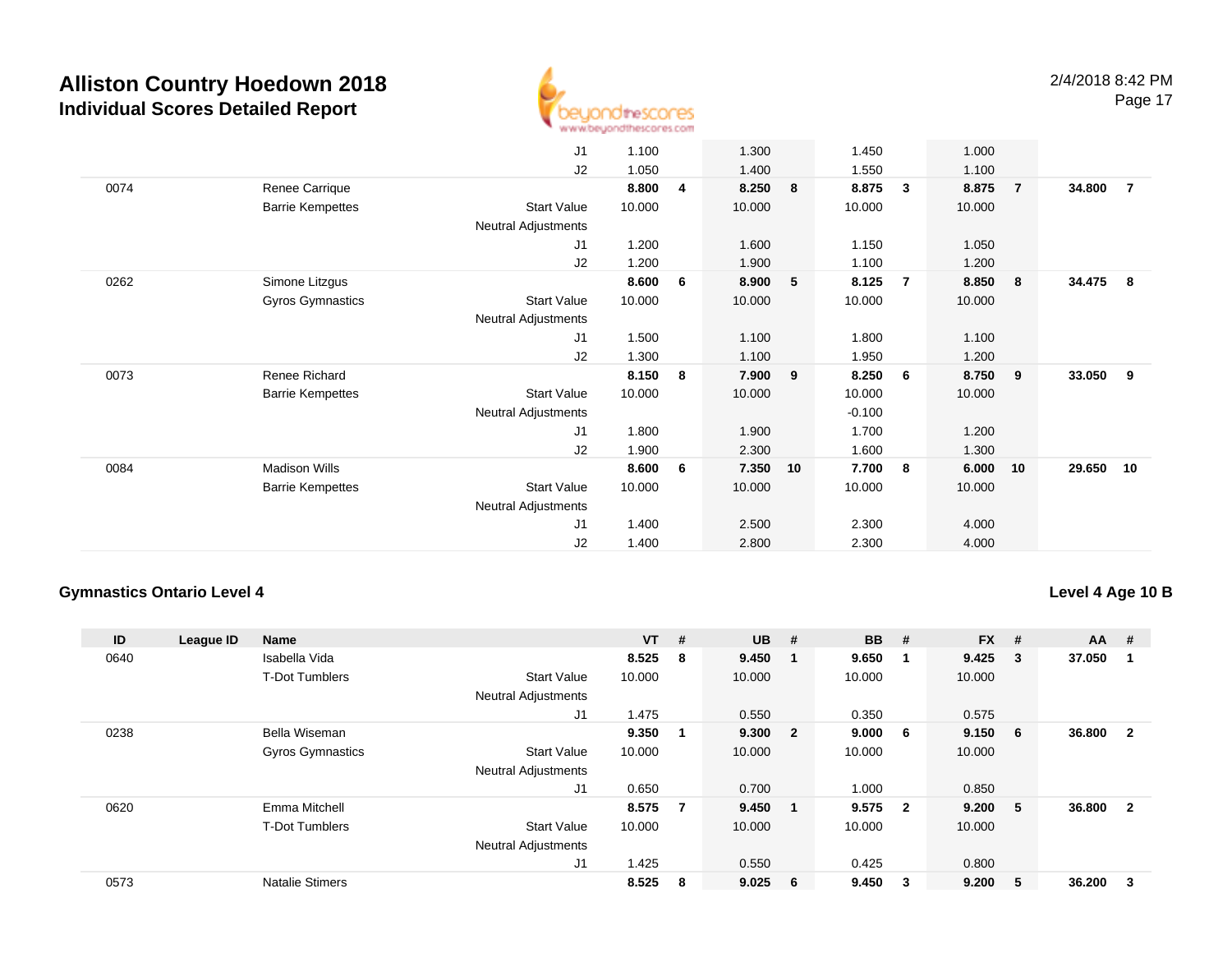

|      | <b>Pulsars Gymnastics Club</b>  | <b>Start Value</b>         | 10.000 |              | 10.000   |                | 10.000 |                | 10.000 |                         |        |                |
|------|---------------------------------|----------------------------|--------|--------------|----------|----------------|--------|----------------|--------|-------------------------|--------|----------------|
|      |                                 | <b>Neutral Adjustments</b> |        |              |          |                |        |                |        |                         |        |                |
|      |                                 | J1                         | 1.475  |              | 0.975    |                | 0.550  |                | 0.800  |                         |        |                |
| 0542 | Evelyn Gebauer                  |                            | 9.225  | $\mathbf{2}$ | 9.100    | 5              | 8.300  | 11             | 9.475  | $\overline{\mathbf{2}}$ | 36.100 | $\overline{4}$ |
|      | <b>Pulsars Gymnastics Club</b>  | <b>Start Value</b>         | 10.000 |              | 10.000   |                | 10.000 |                | 10.000 |                         |        |                |
|      |                                 | <b>Neutral Adjustments</b> |        |              |          |                |        |                |        |                         |        |                |
|      |                                 | J1                         | 0.775  |              | 0.900    |                | 1.700  |                | 0.525  |                         |        |                |
| 0333 | Kyanna Themistocleous           |                            | 9.200  | $\mathbf{3}$ | 9.250    | $\mathbf{3}$   | 8.250  | 12             | 9.200  | 5                       | 35.900 | 5              |
|      | Kitchener-Waterloo Gymnastics   | <b>Start Value</b>         | 10.000 |              | 10.000   |                | 10.000 |                | 10.000 |                         |        |                |
|      |                                 | <b>Neutral Adjustments</b> |        |              |          |                |        |                |        |                         |        |                |
|      |                                 | J1                         | 0.800  |              | 0.750    |                | 1.750  |                | 0.800  |                         |        |                |
| 0808 | Courtney Bilyj                  |                            | 9.100  | 4            | 8.850    | 9              | 8.450  | 10             | 9.475  | $\overline{2}$          | 35.875 | 6              |
|      | <b>Twisters Gymnastics Club</b> | <b>Start Value</b>         | 10.000 |              | 10.000   |                | 10.000 |                | 10.000 |                         |        |                |
|      |                                 | <b>Neutral Adjustments</b> |        |              |          |                |        |                |        |                         |        |                |
|      |                                 | J1                         | 0.900  |              | 1.150    |                | 1.550  |                | 0.525  |                         |        |                |
| 0692 | Ava Rizakos                     |                            | 8.800  | 6            | 8.950    | $\overline{7}$ | 8.500  | $_{9}$         | 9.575  | $\overline{\mathbf{1}}$ | 35.825 | $\overline{7}$ |
|      | <b>TGI</b>                      | <b>Start Value</b>         | 10.000 |              | 10.000   |                | 10.000 |                | 10.000 |                         |        |                |
|      |                                 | <b>Neutral Adjustments</b> |        |              |          |                |        |                |        |                         |        |                |
|      |                                 | J1                         | 1.200  |              | 1.050    |                | 1.500  |                | 0.425  |                         |        |                |
| 0240 | <b>Brooke McGrath</b>           |                            | 8.500  | 9            | 9.175    | $\overline{4}$ | 8.800  | $\overline{7}$ | 9.100  | $\overline{7}$          | 35.575 | 8              |
|      | Gyros Gymnastics                | <b>Start Value</b>         | 10.000 |              | 10.000   |                | 10.000 |                | 10.000 |                         |        |                |
|      |                                 | <b>Neutral Adjustments</b> |        |              |          |                |        |                |        |                         |        |                |
|      |                                 | J1                         | 1.500  |              | 0.825    |                | 1.200  |                | 0.900  |                         |        |                |
| 0047 | Autumn Mielko                   |                            | 8.325  | 11           | 8.675 10 |                | 9.450  | $\mathbf{3}$   | 9.050  | 8                       | 35.500 | 9              |
|      | Aspire Gymnastics               | <b>Start Value</b>         | 10.000 |              | 10.000   |                | 10.000 |                | 10.000 |                         |        |                |
|      |                                 | <b>Neutral Adjustments</b> |        |              |          |                |        |                |        |                         |        |                |
|      |                                 | J1                         | 1.675  |              | 1.325    |                | 0.550  |                | 0.950  |                         |        |                |
| 0693 | <b>Bronwyn Blessing</b>         |                            | 8.900  | 5            | 8.325 13 |                | 8.800  | $\overline{7}$ | 9.300  | $\overline{4}$          | 35.325 | 10             |
|      | <b>TGI</b>                      | <b>Start Value</b>         | 10.000 |              | 10.000   |                | 10.000 |                | 10.000 |                         |        |                |
|      |                                 | <b>Neutral Adjustments</b> |        |              |          |                |        |                |        |                         |        |                |
|      |                                 | J1                         | 1.100  |              | 1.675    |                | 1.200  |                | 0.700  |                         |        |                |
| 0152 | <b>Brianna Casallo</b>          |                            | 8.300  | 12           | 8.475 12 |                | 9.325  | $\overline{4}$ | 9.200  | 5                       | 35.300 | 11             |
|      | <b>Futures Gymnastics</b>       | <b>Start Value</b>         | 10.000 |              | 10.000   |                | 10.000 |                | 10.000 |                         |        |                |
|      |                                 | <b>Neutral Adjustments</b> |        |              |          |                |        |                |        |                         |        |                |
|      |                                 | J1                         | 1.700  |              | 1.525    |                | 0.675  |                | 0.800  |                         |        |                |
| 0457 | Alia Vicari                     |                            | 8.800  | 6            | 8.275 14 |                | 8.750  | 8              | 9.300  | $\overline{4}$          | 35.125 | 12             |
|      | Northern Stars                  | <b>Start Value</b>         | 10.000 |              | 10.000   |                | 10.000 |                | 10.000 |                         |        |                |
|      |                                 | <b>Neutral Adjustments</b> |        |              |          |                |        |                |        |                         |        |                |
|      |                                 | J1                         | 1.200  |              | 1.725    |                | 1.250  |                | 0.700  |                         |        |                |
| 0051 | Carys Mahon                     |                            | 8.375  | 10           | 8.575 11 |                | 9.050  | 5              | 8.800  | 10                      | 34.800 | 13             |
|      |                                 |                            |        |              |          |                |        |                |        |                         |        |                |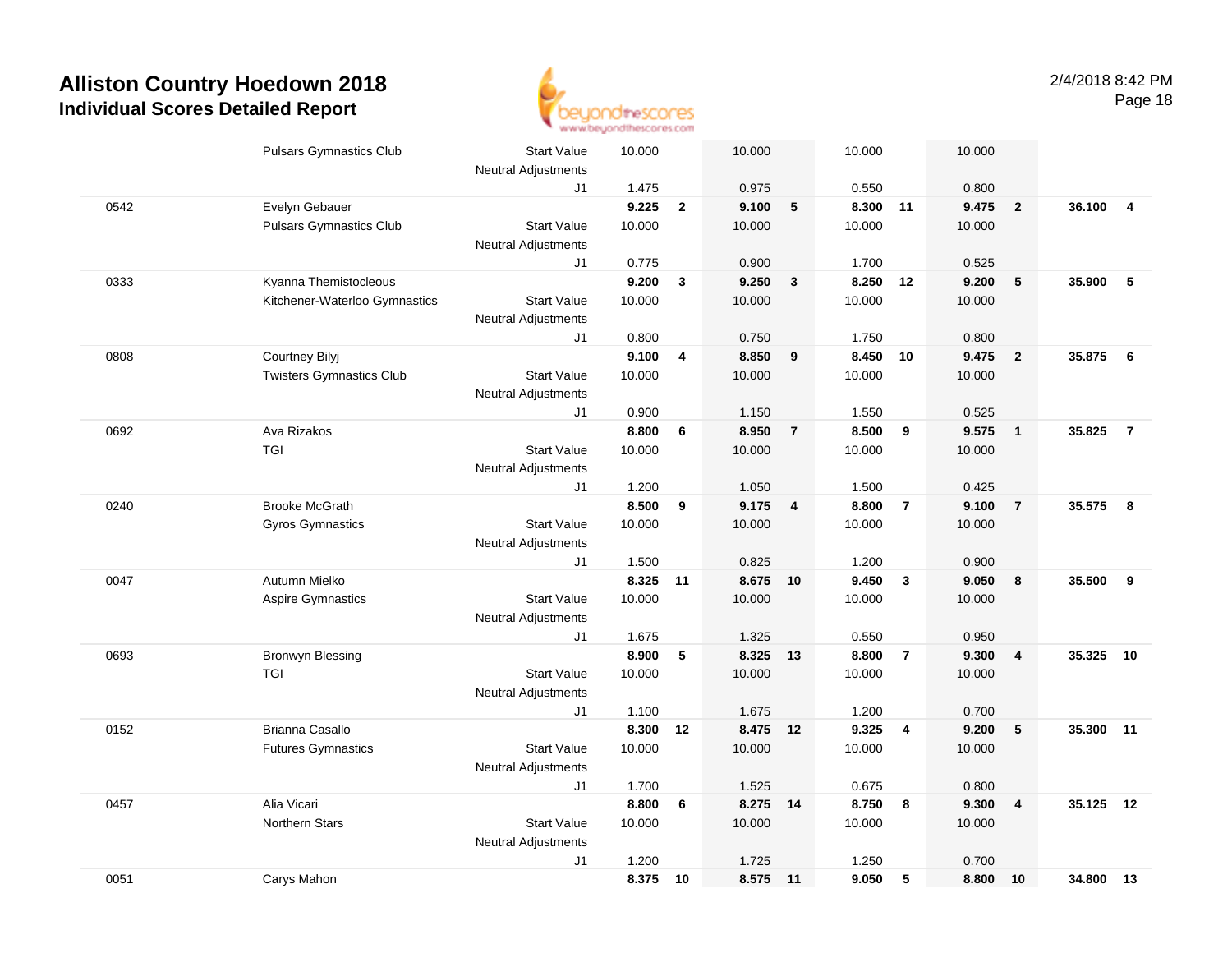

|      | <b>Aspire Gymnastics</b>       | <b>Start Value</b>         | 10.000       |                          | 10.000   |                          | 10.000  |     | 10.000 |     |        |    |
|------|--------------------------------|----------------------------|--------------|--------------------------|----------|--------------------------|---------|-----|--------|-----|--------|----|
|      |                                | <b>Neutral Adjustments</b> |              |                          |          |                          |         |     |        |     |        |    |
|      |                                | J1                         | 1.625        |                          | 1.425    |                          | 0.950   |     | 1.200  |     |        |    |
| 0048 | <b>Riley Kirk</b>              |                            | 8.225        | -13                      | 8.875    | 8                        | 8.300   | 11  | 8.900  | - 9 | 34.300 | 14 |
|      | <b>Aspire Gymnastics</b>       | <b>Start Value</b>         | 10.000       |                          | 10.000   |                          | 10.000  |     | 10.000 |     |        |    |
|      |                                | <b>Neutral Adjustments</b> |              |                          |          |                          |         |     |        |     |        |    |
|      |                                | J1                         | 1.775        |                          | 1.125    |                          | 1.700   |     | 1.100  |     |        |    |
| 0583 | Katie Wooldridge               |                            | 7.775        | 14                       | 8.075 15 |                          | 8.750 8 |     | 8.700  | 11  | 33.300 | 15 |
|      | <b>Pulsars Gymnastics Club</b> | <b>Start Value</b>         | 10.000       |                          | 10.000   |                          | 10.000  |     | 10.000 |     |        |    |
|      |                                | <b>Neutral Adjustments</b> |              |                          |          |                          |         |     |        |     |        |    |
|      |                                | J1                         | 2.225        |                          | 1.925    |                          | 1.250   |     | 1.300  |     |        |    |
| 0699 | <b>Esther Ogunbiyi</b>         |                            | <b>X.XXX</b> | $\overline{\phantom{a}}$ | X.XXX    | $\overline{\phantom{a}}$ | 7.850   | -13 | 7.300  | 12  | 15.150 | 16 |
|      | TGI                            | <b>Start Value</b>         |              |                          | 10.000   |                          | 10.000  |     | 10.000 |     |        |    |
|      |                                | <b>Neutral Adjustments</b> |              |                          |          |                          |         |     |        |     |        |    |
|      |                                | J1                         |              |                          |          |                          | 2.150   |     | 2.700  |     |        |    |

#### **Gymnastics Ontario Level 4**

**Level 4 Age 12 B**

| ID   | League ID | Name                            |                            | <b>VT</b> | #              | <b>UB</b> | #              | <b>BB</b> | #              | <b>FX</b> | #                       | AA     | #              |
|------|-----------|---------------------------------|----------------------------|-----------|----------------|-----------|----------------|-----------|----------------|-----------|-------------------------|--------|----------------|
| 0760 |           | Rilynn Williams                 |                            | 8.875     | 4              | 9.100     | $\overline{2}$ | 9.500     | 3              | 9.400     | $\overline{\mathbf{2}}$ | 36.875 | -1             |
|      |           | <b>Trillium GC</b>              | <b>Start Value</b>         | 10.000    |                | 10.000    |                | 10.000    |                | 10.000    |                         |        |                |
|      |           |                                 | <b>Neutral Adjustments</b> |           |                |           |                |           |                |           |                         |        |                |
|      |           |                                 | J1                         | 1.125     |                | 0.900     |                | 0.500     |                | 0.600     |                         |        |                |
|      |           |                                 | J2                         | 1.125     |                |           |                |           |                |           |                         |        |                |
| 0463 |           | Anneke Canning                  |                            | 8.850     | 5              | 9.250     | $\mathbf{1}$   | 9.425     | 4              | 9.300     | $\overline{\mathbf{3}}$ | 36.825 | $\overline{2}$ |
|      |           | Northern Stars                  | <b>Start Value</b>         | 10.000    |                | 10.000    |                | 10.000    |                | 10.000    |                         |        |                |
|      |           |                                 | <b>Neutral Adjustments</b> |           |                |           |                |           |                |           |                         |        |                |
|      |           |                                 | J1                         | 1.150     |                | 0.750     |                | 0.575     |                | 0.700     |                         |        |                |
| 0156 |           | Maya Lindsay                    |                            | 9.025     | $\overline{2}$ | 8.850     | $\overline{4}$ | 9.525     | $\overline{2}$ | 8.975     | 6                       | 36.375 | 3              |
|      |           | <b>Futures Gymnastics</b>       | <b>Start Value</b>         | 10.000    |                | 10.000    |                | 10.000    |                | 10.000    |                         |        |                |
|      |           |                                 | Neutral Adjustments        |           |                |           |                |           |                |           |                         |        |                |
|      |           |                                 | J1                         | 0.975     |                | 1.150     |                | 0.475     |                | 1.025     |                         |        |                |
|      |           |                                 | J2                         | 0.975     |                |           |                |           |                |           |                         |        |                |
| 0809 |           | Madison Bilyj                   |                            | 9.100     | $\mathbf{1}$   | 8.725     | 8              | 8.950     | 10             | 9.300     | $\overline{\mathbf{3}}$ | 36.075 | -4             |
|      |           | <b>Twisters Gymnastics Club</b> | <b>Start Value</b>         | 10.000    |                | 10.000    |                | 10.000    |                | 10.000    |                         |        |                |
|      |           |                                 | <b>Neutral Adjustments</b> |           |                |           |                |           |                |           |                         |        |                |
|      |           |                                 | J1                         | 0.900     |                | 1.275     |                | 1.050     |                | 0.700     |                         |        |                |
|      |           |                                 | J2                         | 0.900     |                |           |                |           |                |           |                         |        |                |
| 0303 |           | Ava Hanley                      |                            | 8.900     | 3              | 8.825     | 5              | 9.300     | - 6            | 8.825     | 8                       | 35.850 | -5             |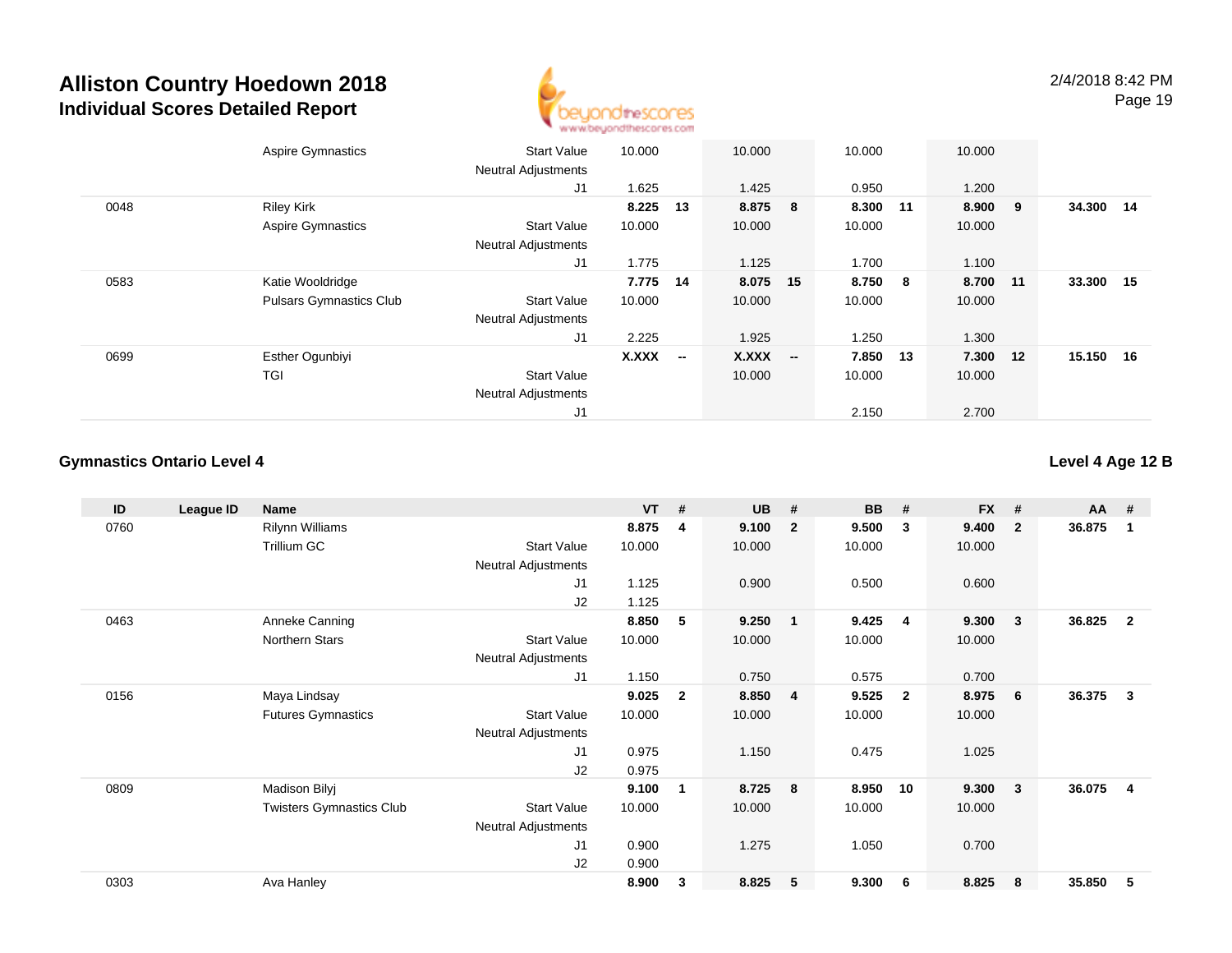

|      | Kawartha Gymnastics            | <b>Start Value</b><br><b>Neutral Adjustments</b> | 10.000         |                | 10.000   |                | 10.000   |                | 10.000   |                         |           |    |
|------|--------------------------------|--------------------------------------------------|----------------|----------------|----------|----------------|----------|----------------|----------|-------------------------|-----------|----|
|      |                                | J1<br>J2                                         | 1.100<br>1.100 |                | 1.175    |                | 0.700    |                | 1.175    |                         |           |    |
| 0453 | Isabella Campobasso            |                                                  | 8.825          | 6              | 8.800    | $\bf 6$        | 9.100    | 9              | 9.100    | $\overline{\mathbf{4}}$ | 35.825    | 6  |
|      | Northern Stars                 | <b>Start Value</b><br><b>Neutral Adjustments</b> | 10.000         |                | 10.000   |                | 10.000   |                | 10.000   |                         |           |    |
|      |                                | J1<br>J2                                         | 1.150<br>1.200 |                | 1.200    |                | 0.900    |                | 0.900    |                         |           |    |
| 0339 | Lauren Pigden                  |                                                  | 8.800          | $\overline{7}$ | 8.400    | 9              | 9.125    | 8              | 9.425    | $\overline{1}$          | 35.750 7  |    |
|      | Kitchener-Waterloo Gymnastics  | <b>Start Value</b>                               | 10.000         |                | 10.000   |                | 10.000   |                | 10.000   |                         |           |    |
|      |                                | <b>Neutral Adjustments</b>                       |                |                |          |                |          |                |          |                         |           |    |
|      |                                | J1                                               | 1.200          |                | 1.600    |                | 0.875    |                | 0.575    |                         |           |    |
|      |                                | J2                                               | 1.200          |                |          |                |          |                |          |                         |           |    |
| 0406 | Renee McNamara                 |                                                  | 8.850          | 5              | 8.300    | 10             | 9.350    | $\sqrt{5}$     | 9.000    | $\sqrt{5}$              | 35.500    | 8  |
|      | North Bay Apollo               | <b>Start Value</b>                               | 10.000         |                | 10.000   |                | 10.000   |                | 10.000   |                         |           |    |
|      |                                | <b>Neutral Adjustments</b>                       |                |                |          |                |          |                |          |                         |           |    |
|      |                                | J1                                               | 1.150          |                | 1.700    |                | 0.650    |                | 1.000    |                         |           |    |
|      |                                | J2                                               | 1.150          |                |          |                |          |                |          |                         |           |    |
| 0751 | Marnie Evans                   |                                                  | 8.475          | 9              | 8.975    | $\mathbf{3}$   | 9.200    | $\overline{7}$ | 8.700    | 10                      | 35.350    | -9 |
|      | <b>Trillium GC</b>             | <b>Start Value</b>                               | 10.000         |                | 10.000   |                | 10.000   |                | 10.000   |                         |           |    |
|      |                                | <b>Neutral Adjustments</b>                       |                |                |          |                |          |                |          |                         |           |    |
|      |                                | J1                                               | 1.525          |                | 1.025    |                | 0.800    |                | 1.300    |                         |           |    |
|      |                                | J2                                               | 1.525          |                |          |                |          |                |          |                         |           |    |
| 0288 | Jennifer letswaard             |                                                  | 8.475          | 9              | 8.775    | $\overline{7}$ | 8.750    | 12             | 8.850    | $\overline{7}$          | 34.850 10 |    |
|      | Jungle Gym Gymnastics          | <b>Start Value</b>                               | 10.000         |                | 10.000   |                | 10.000   |                | 10.000   |                         |           |    |
|      |                                | <b>Neutral Adjustments</b>                       |                |                |          |                |          |                |          |                         |           |    |
|      |                                | J1                                               | 1.525          |                | 1.225    |                | 1.250    |                | 1.150    |                         |           |    |
|      |                                | J2                                               | 1.525          |                |          |                |          |                |          |                         |           |    |
| 0553 | Megan Johnson                  |                                                  | 8.675          | 8              | 7.900 11 |                | 9.100    | 9              | 8.400    | 12                      | 34.075 11 |    |
|      | <b>Pulsars Gymnastics Club</b> | <b>Start Value</b>                               | 10.000         |                | 10.000   |                | 10.000   |                | 10.000   |                         |           |    |
|      |                                | <b>Neutral Adjustments</b>                       |                |                |          |                |          |                |          |                         |           |    |
|      |                                | J1                                               | 1.325          |                | 2.100    |                | 0.900    |                | 1.600    |                         |           |    |
| 0462 | Jordan Brown                   |                                                  | 8.375 11       |                | 7.325 13 |                | 8.900 11 |                | 8.750    | $\overline{\mathbf{9}}$ | 33.350 12 |    |
|      | Northern Stars                 | <b>Start Value</b>                               | 10.000         |                | 10.000   |                | 10.000   |                | 10.000   |                         |           |    |
|      |                                | <b>Neutral Adjustments</b>                       |                |                |          |                |          |                |          |                         |           |    |
|      |                                | J1                                               | 1.625          |                | 2.675    |                | 1.100    |                | 1.250    |                         |           |    |
| 0396 | Sacha Versace                  |                                                  | 8.450          | 10             | 7.400    | 12             | 8.400 14 |                | 8.600 11 |                         | 32.850    | 13 |
|      | Mariposa                       | <b>Start Value</b>                               | 10.000         |                | 10.000   |                | 10.000   |                | 10.000   |                         |           |    |
|      |                                | <b>Neutral Adjustments</b>                       |                |                |          |                |          |                |          |                         |           |    |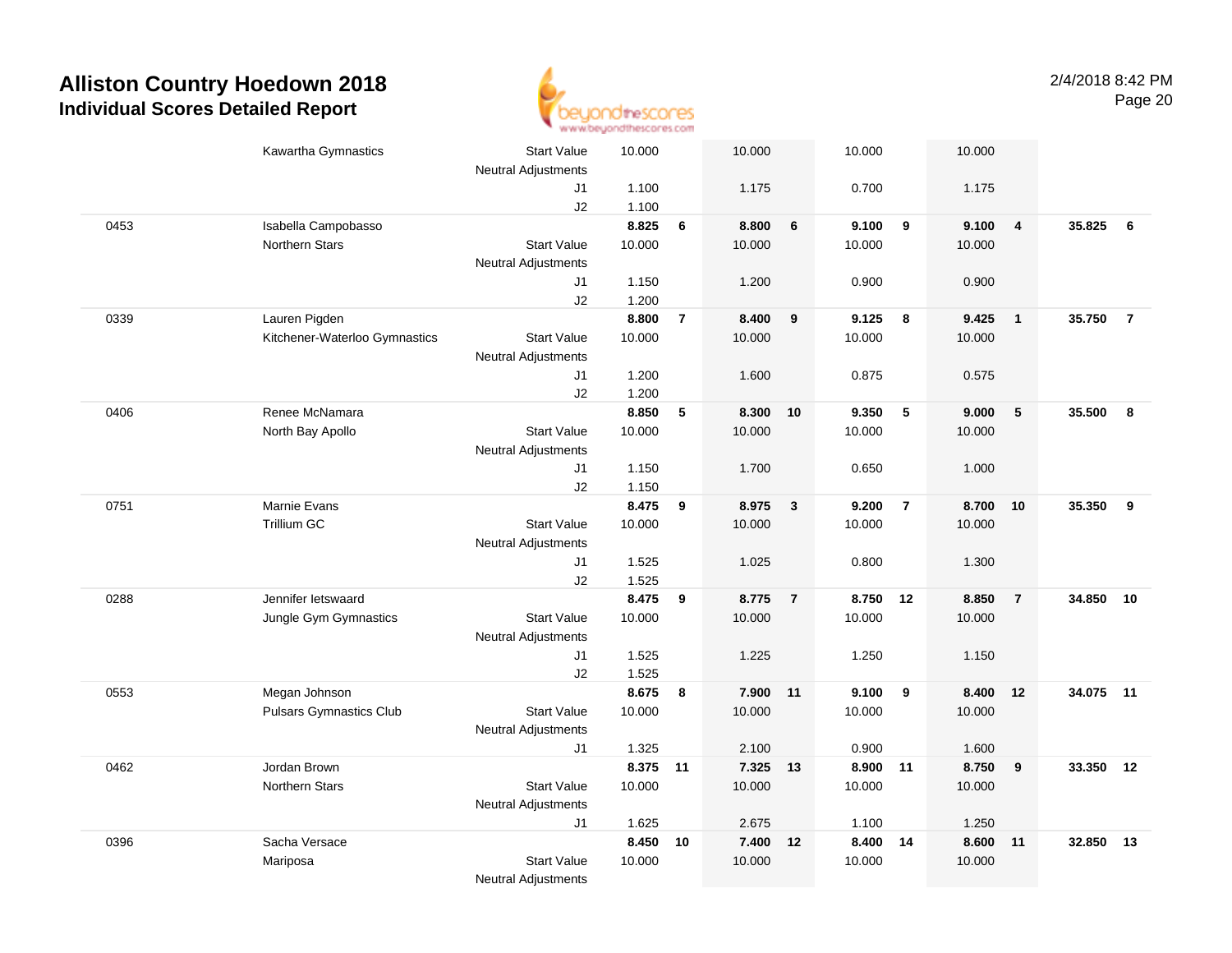

|      |                               | J1                         | .550   |     | 2.600    | 1.600  |      | 1.400  |     |        |      |
|------|-------------------------------|----------------------------|--------|-----|----------|--------|------|--------|-----|--------|------|
| 0338 | Hanalei Frengos               |                            | 8.050  | -12 | 7.050 14 | 8.450  | - 13 | 8.825  | - 8 | 32.375 | -14  |
|      | Kitchener-Waterloo Gymnastics | <b>Start Value</b>         | 10.000 |     | 10.000   | 10.000 |      | 10.000 |     |        |      |
|      |                               | <b>Neutral Adjustments</b> |        |     |          |        |      |        |     |        |      |
|      |                               | J1                         | .950   |     | 2.950    | .550   |      | 1.175  |     |        |      |
|      |                               | J2                         | 1.950  |     |          |        |      |        |     |        |      |
| 0141 | Layla Summers                 |                            | 7.100  | 13  | 6.300 15 | 9.650  |      | 9.000  | - 5 | 32.050 | - 15 |
|      | Flip 'n' Wicked Gymnastics    | <b>Start Value</b>         | 10.000 |     | 10.000   | 10.000 |      | 10.000 |     |        |      |
|      |                               | <b>Neutral Adjustments</b> |        |     |          |        |      |        |     |        |      |
|      |                               | J1                         | 2.900  |     | 3.700    | 0.350  |      | 1.000  |     |        |      |

#### **Gymnastics Ontario Level 4**

| ID   | <b>League ID</b> | <b>Name</b>                     |                            | <b>VT</b> | #                        | <b>UB</b>    | #                        | <b>BB</b> | #                        | <b>FX</b>    | #                            | AA     | #                        |
|------|------------------|---------------------------------|----------------------------|-----------|--------------------------|--------------|--------------------------|-----------|--------------------------|--------------|------------------------------|--------|--------------------------|
| 0232 |                  | Simona Dorata                   |                            | X.XXX     | $\overline{\phantom{a}}$ | <b>X.XXX</b> | $\overline{\phantom{a}}$ | X.XXX     | $\overline{\phantom{a}}$ | <b>X.XXX</b> | $\qquad \qquad \blacksquare$ | 0.000  | $\overline{\phantom{a}}$ |
| 0750 |                  | Norah Crighton                  |                            | 9.050     | $\overline{2}$           | 9.325        | $\overline{2}$           | 9.625     | $\mathbf{1}$             | 9.525        | $\mathbf{3}$                 | 37.525 | 1                        |
|      |                  | Trillium GC                     | <b>Start Value</b>         | 10.000    |                          | 10.000       |                          | 10.000    |                          | 10.000       |                              |        |                          |
|      |                  |                                 | <b>Neutral Adjustments</b> |           |                          |              |                          |           |                          |              |                              |        |                          |
|      |                  |                                 | J <sub>1</sub>             | 0.900     |                          | 0.650        |                          | 0.400     |                          | 0.450        |                              |        |                          |
|      |                  |                                 | J2                         | 1.000     |                          | 0.700        |                          | 0.350     |                          | 0.500        |                              |        |                          |
| 0674 |                  | Mya Todosijevic                 |                            | 8.900     | 5                        | 9.350        | $\overline{1}$           | 9.350     | $\overline{4}$           | 9.600        | $\mathbf{1}$                 | 37.200 | $\overline{2}$           |
|      |                  | TGI                             | <b>Start Value</b>         | 10.000    |                          | 10.000       |                          | 10.000    |                          | 10.000       |                              |        |                          |
|      |                  |                                 | <b>Neutral Adjustments</b> |           |                          |              |                          |           |                          |              |                              |        |                          |
|      |                  |                                 | J <sub>1</sub>             | 1.200     |                          | 0.550        |                          | 0.700     |                          | 0.300        |                              |        |                          |
|      |                  |                                 | J <sub>2</sub>             | 1.000     |                          | 0.750        |                          | 0.600     |                          | 0.500        |                              |        |                          |
| 0342 |                  | Jennifer Gutri                  |                            | 9.025     | 3                        | 9.225        | $\mathbf{3}$             | 9.350     | -4                       | 9.300        | 6                            | 36.900 | $\mathbf{3}$             |
|      |                  | Kitchener-Waterloo Gymnastics   | <b>Start Value</b>         | 10.000    |                          | 10.000       |                          | 10.000    |                          | 10.000       |                              |        |                          |
|      |                  |                                 | <b>Neutral Adjustments</b> |           |                          |              |                          |           |                          |              |                              |        |                          |
|      |                  |                                 | J <sub>1</sub>             | 1.050     |                          | 0.850        |                          | 0.700     |                          | 0.700        |                              |        |                          |
|      |                  |                                 | J <sub>2</sub>             | 0.900     |                          | 0.700        |                          | 0.600     |                          | 0.700        |                              |        |                          |
| 0040 |                  | <b>Bailey Turnbull</b>          |                            | 8.750     | $\overline{7}$           | 9.050        | 6                        | 9.450     | $\overline{2}$           | 9.600        | $\mathbf{1}$                 | 36.850 | 4                        |
|      |                  | <b>Alliston Gymnastics Club</b> | <b>Start Value</b>         | 10.000    |                          | 10.000       |                          | 10.000    |                          | 10.000       |                              |        |                          |
|      |                  |                                 | <b>Neutral Adjustments</b> |           |                          |              |                          |           |                          |              |                              |        |                          |
|      |                  |                                 | J <sub>1</sub>             | 1.200     |                          | 0.900        |                          | 0.500     |                          | 0.450        |                              |        |                          |
|      |                  |                                 | J2                         | 1.300     |                          | 1.000        |                          | 0.600     |                          | 0.350        |                              |        |                          |
| 0796 |                  | Haylie Zammit                   |                            | 9.100     | $\mathbf 1$              | 9.075        | 5                        | 9.050     | 5                        | 9.350        | 5                            | 36.575 | 5                        |
|      |                  | <b>Twisters Gymnastics Club</b> | <b>Start Value</b>         | 10.000    |                          | 10.000       |                          | 10.000    |                          | 10.000       |                              |        |                          |
|      |                  |                                 | <b>Neutral Adjustments</b> |           |                          |              |                          |           |                          |              |                              |        |                          |
|      |                  |                                 | J <sub>1</sub>             | 0.900     |                          | 1.000        |                          | 1.000     |                          | 0.800        |                              |        |                          |

#### **Level 4 Age 13 B**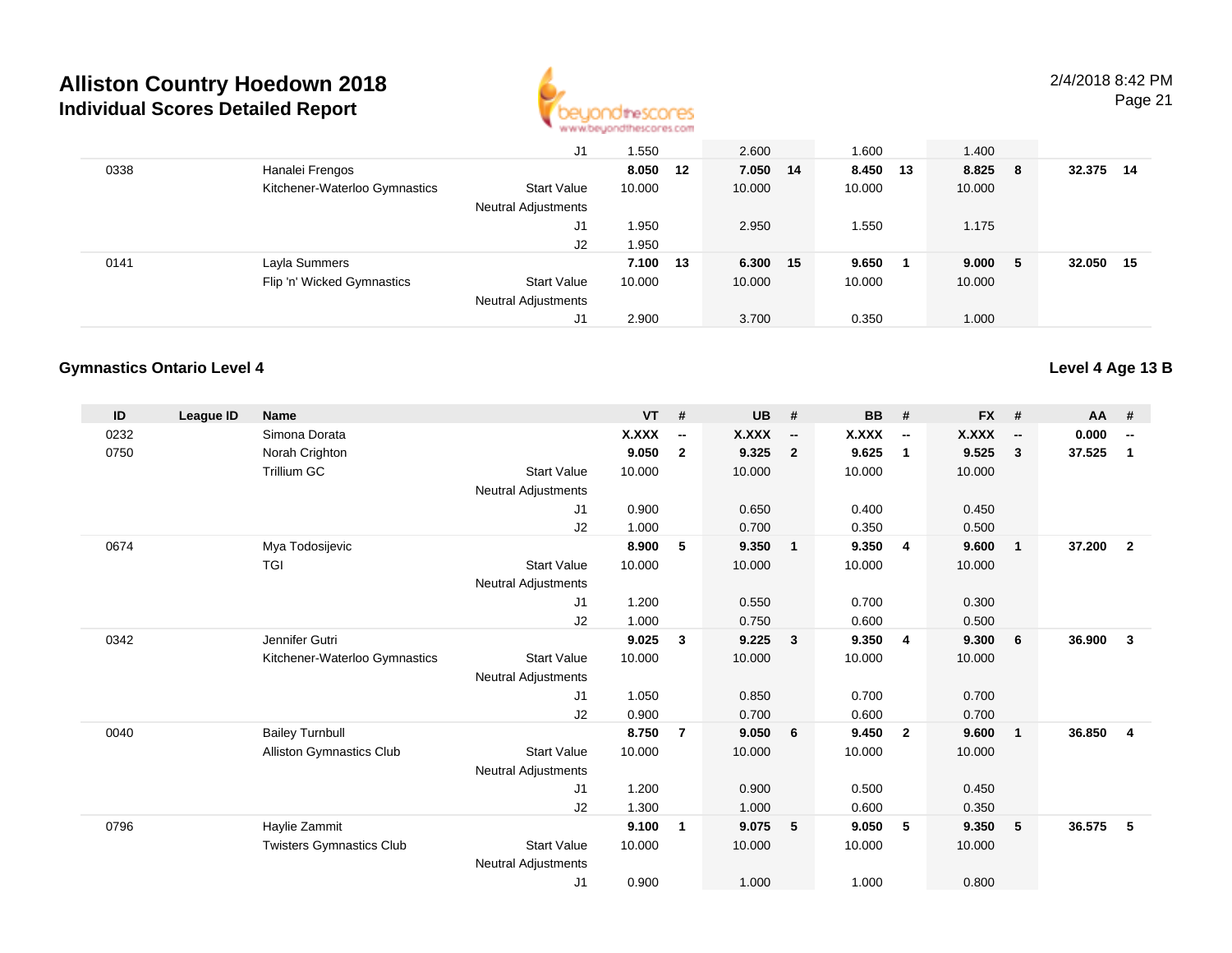

|      |                                | J2                         | 0.900    |                | 0.850    |                | 0.900  |                | 0.500  |                |           |                |
|------|--------------------------------|----------------------------|----------|----------------|----------|----------------|--------|----------------|--------|----------------|-----------|----------------|
| 0069 | Ava Collins                    |                            | 8.550    | 8              | 9.125    | $\overline{4}$ | 9.375  | $\mathbf{3}$   | 9.400  | $\overline{4}$ | 36.450    | 6              |
|      | <b>Barrie Kempettes</b>        | <b>Start Value</b>         | 10.000   |                | 10.000   |                | 10.000 |                | 10.000 |                |           |                |
|      |                                | <b>Neutral Adjustments</b> |          |                |          |                |        |                |        |                |           |                |
|      |                                | J1                         | 1.600    |                | 0.800    |                | 0.650  |                | 0.600  |                |           |                |
|      |                                | J2                         | 1.300    |                | 0.950    |                | 0.600  |                | 0.600  |                |           |                |
| 0279 | Rebecca Chau                   |                            | 8.225    | 12             | 8.950    | 8              | 8.950  | 6              | 9.550  | $\overline{2}$ | 35.675    | $\overline{7}$ |
|      | Jungle Gym Gymnastics          | <b>Start Value</b>         | 10.000   |                | 10.000   |                | 10.000 |                | 10.000 |                |           |                |
|      |                                | <b>Neutral Adjustments</b> |          |                |          |                |        |                |        |                |           |                |
|      |                                | J1                         | 1.950    |                | 1.000    |                | 1.000  |                | 0.400  |                |           |                |
|      |                                | J2                         | 1.600    |                | 1.100    |                | 1.100  |                | 0.500  |                |           |                |
| 0343 | Kaitlyn O'Leary                |                            | 8.750    | $\overline{7}$ | 8.975    | $\overline{7}$ | 8.875  | $\overline{7}$ | 8.900  | 10             | 35.500    | 8              |
|      | Kitchener-Waterloo Gymnastics  | <b>Start Value</b>         | 10.000   |                | 10.000   |                | 10.000 |                | 10.000 |                |           |                |
|      |                                | <b>Neutral Adjustments</b> |          |                |          |                |        |                |        |                |           |                |
|      |                                | J1                         | 1.300    |                | 0.950    |                | 1.100  |                | 1.000  |                |           |                |
|      |                                | J2                         | 1.200    |                | 1.100    |                | 1.150  |                | 1.200  |                |           |                |
| 0757 | Emilia Strotmann Scanlon       |                            | 8.375 11 |                | 9.225    | $\mathbf{3}$   | 8.600  | 9              | 9.275  | $\overline{7}$ | 35.475    | - 9            |
|      | <b>Trillium GC</b>             | <b>Start Value</b>         | 10.000   |                | 10.000   |                | 10.000 |                | 10.000 |                |           |                |
|      |                                | <b>Neutral Adjustments</b> |          |                |          |                |        |                |        |                |           |                |
|      |                                | J1                         | 1.700    |                | 0.750    |                | 1.300  |                | 0.700  |                |           |                |
|      |                                | J2                         | 1.550    |                | 0.800    |                | 1.500  |                | 0.750  |                |           |                |
| 0572 | Zoie Stein                     |                            | 9.000    | 4              | 7.675 11 |                | 8.675  | 8              | 9.050  | 8              | 34.400    | 10             |
|      | <b>Pulsars Gymnastics Club</b> | <b>Start Value</b>         | 10.000   |                | 10.000   |                | 10.000 |                | 10.000 |                |           |                |
|      |                                | <b>Neutral Adjustments</b> |          |                |          |                |        |                |        |                |           |                |
|      |                                | J1                         | 1.050    |                | 2.300    |                | 1.250  |                | 1.000  |                |           |                |
|      |                                | J2                         | 0.950    |                | 2.350    |                | 1.400  |                | 0.900  |                |           |                |
| 0080 | Sofia Ireland                  |                            | 8.450    | 10             | 8.325    | 9              | 8.600  | 9              | 8.775  | 11             | 34.150    | 11             |
|      | <b>Barrie Kempettes</b>        | <b>Start Value</b>         | 10.000   |                | 10.000   |                | 10.000 |                | 10.000 |                |           |                |
|      |                                | <b>Neutral Adjustments</b> |          |                |          |                |        |                |        |                |           |                |
|      |                                | J1                         | 1.600    |                | 1.500    |                | 1.300  |                | 1.350  |                |           |                |
|      |                                | J2                         | 1.500    |                | 1.850    |                | 1.500  |                | 1.100  |                |           |                |
| 0283 | Erin Coles                     |                            | 8.550    | 8              | 8.025 10 |                | 8.600  | 9              | 8.950  | 9              | 34.125 12 |                |
|      | Jungle Gym Gymnastics          | <b>Start Value</b>         | 10.000   |                | 10.000   |                | 10.000 |                | 10.000 |                |           |                |
|      |                                | <b>Neutral Adjustments</b> |          |                |          |                |        |                |        |                |           |                |
|      |                                | J1                         | 1.500    |                | 2.000    |                | 1.300  |                | 1.100  |                |           |                |
|      |                                | J2                         | 1.400    |                | 1.950    |                | 1.500  |                | 1.000  |                |           |                |
| 0135 | <b>Ryan Forsey</b>             |                            | 8.525    | 9              | 7.150    | 12             | 8.175  | 10             | 8.900  | 10             | 32.750    | 13             |
|      | Flip 'n' Wicked Gymnastics     | <b>Start Value</b>         | 10.000   |                | 10.000   |                | 10.000 |                | 10.000 |                |           |                |
|      |                                | <b>Neutral Adjustments</b> |          |                |          |                |        |                |        |                |           |                |
|      |                                | J1                         | 1.450    |                | 2.900    |                | 1.800  |                | 1.200  |                |           |                |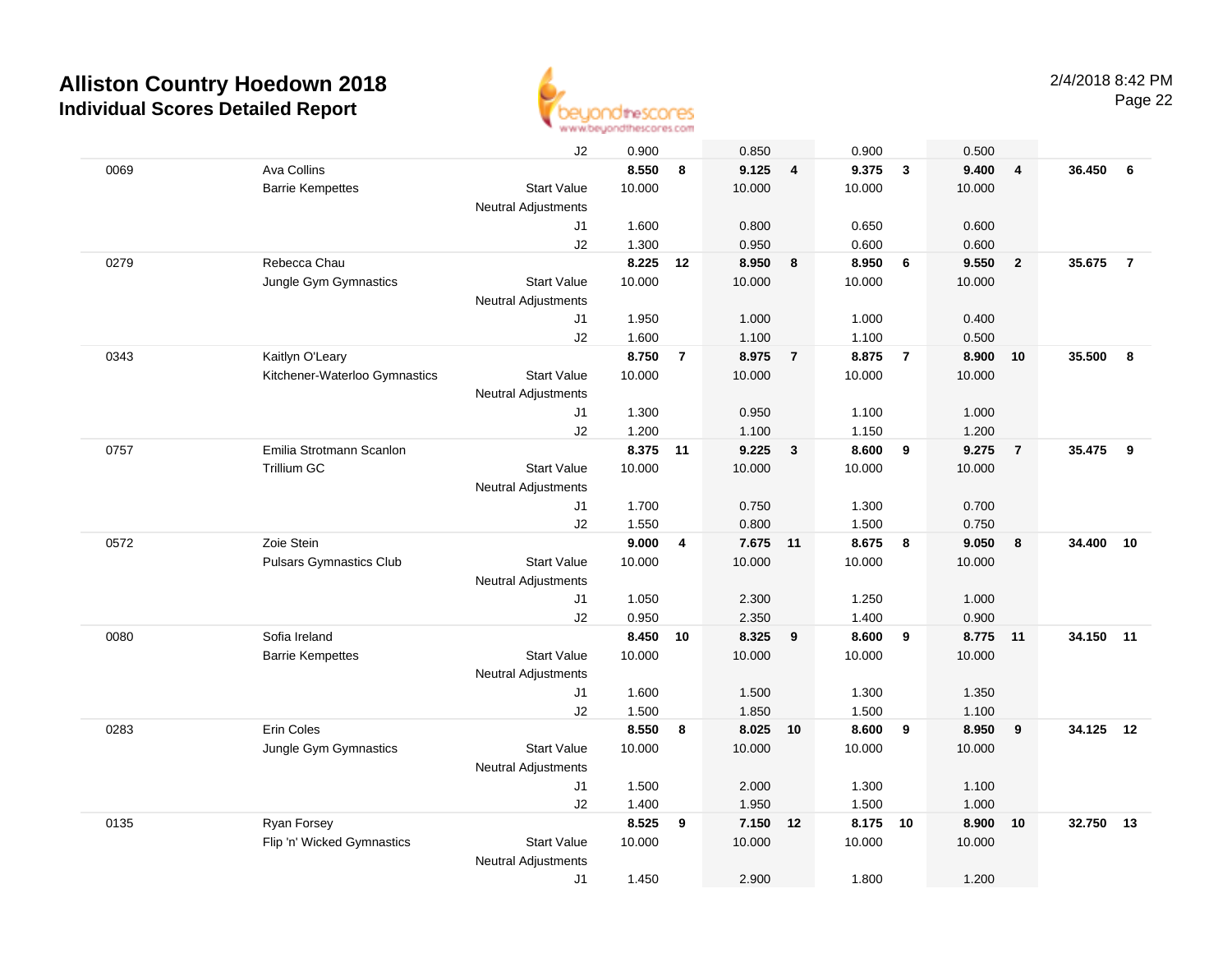

#### 2/4/2018 8:42 PMPage 23

|      |                         | J2                         | 1.500  |   | 2.800  |    | .850   | 1.000          |    |        |    |
|------|-------------------------|----------------------------|--------|---|--------|----|--------|----------------|----|--------|----|
| 0070 | Monica Reid             |                            | 8.825  | 6 | 7.025  | 13 | 7.200  | 8.650<br>$-11$ | 12 | 31.700 | 14 |
|      | <b>Barrie Kempettes</b> | <b>Start Value</b>         | 10.000 |   | 10.000 |    | 10.000 | 10.000         |    |        |    |
|      |                         | <b>Neutral Adjustments</b> |        |   |        |    |        |                |    |        |    |
|      |                         | J1                         | l.150  |   | 3.050  |    | 3.000  | 1.200          |    |        |    |
|      |                         | J2                         | 1.200  |   | 2.900  |    | 2.600  | 1.500          |    |        |    |

#### **Gymnastics Ontario Level 4**

#### **Level 4 Age 14 B**

| ID   | <b>League ID</b> | <b>Name</b>                   |                            | <b>VT</b>    | #                        | <b>UB</b>    | #                        | <b>BB</b>    | #                        | <b>FX</b> | #                        | AA     | #                        |
|------|------------------|-------------------------------|----------------------------|--------------|--------------------------|--------------|--------------------------|--------------|--------------------------|-----------|--------------------------|--------|--------------------------|
| 0075 |                  | Daniella Molina               |                            | <b>X.XXX</b> | $\overline{\phantom{a}}$ | <b>X.XXX</b> | $\overline{\phantom{a}}$ | <b>X.XXX</b> | $\overline{\phantom{a}}$ | X.XXX     | $\overline{\phantom{a}}$ | 0.000  | $\overline{\phantom{a}}$ |
| 0077 |                  | Caitlyn Sullivan              |                            | 8.875        | $\mathbf{2}$             | 8.750        | $\overline{2}$           | 9.000        | 3                        | 9.175     | $\overline{\mathbf{4}}$  | 35.800 | $\mathbf{1}$             |
|      |                  | <b>Barrie Kempettes</b>       | <b>Start Value</b>         | 10.000       |                          | 10.000       |                          | 10.000       |                          | 10.000    |                          |        |                          |
|      |                  |                               | <b>Neutral Adjustments</b> |              |                          |              |                          |              |                          |           |                          |        |                          |
|      |                  |                               | J1                         | 1.050        |                          | 1.100        |                          | 1.000        |                          | 0.850     |                          |        |                          |
|      |                  |                               | J2                         | 1.200        |                          | 1.400        |                          | 1.000        |                          | 0.800     |                          |        |                          |
| 0076 |                  | Melissa Shahriary             |                            | 8.725        | $\overline{4}$           | 8.375        | $\overline{4}$           | 9.200        | $\overline{1}$           | 9.350     | $\overline{2}$           | 35.650 | $\overline{2}$           |
|      |                  | <b>Barrie Kempettes</b>       | <b>Start Value</b>         | 10.000       |                          | 10.000       |                          | 10.000       |                          | 10.000    |                          |        |                          |
|      |                  |                               | Neutral Adjustments        |              |                          |              |                          |              |                          |           |                          |        |                          |
|      |                  |                               | J1                         | 1.300        |                          | 1.750        |                          | 0.750        |                          | 0.700     |                          |        |                          |
|      |                  |                               | J2                         | 1.250        |                          | 1.500        |                          | 0.850        |                          | 0.600     |                          |        |                          |
| 0344 |                  | Edna Vargas                   |                            | 9.125        | 1                        | 8.250        | $\overline{7}$           | 8.925        | 5                        | 9.150     | 5                        | 35.450 | $\mathbf{3}$             |
|      |                  | Kitchener-Waterloo Gymnastics | <b>Start Value</b>         | 10.000       |                          | 10.000       |                          | 10.000       |                          | 10.000    |                          |        |                          |
|      |                  |                               | <b>Neutral Adjustments</b> |              |                          |              |                          |              |                          |           |                          |        |                          |
|      |                  |                               | J1                         | 0.900        |                          | 1.750        |                          | 1.000        |                          | 0.800     |                          |        |                          |
|      |                  |                               | J2                         | 0.850        |                          | 1.750        |                          | 1.150        |                          | 0.900     |                          |        |                          |
| 0345 |                  | Maria Peralta                 |                            | 8.500        | $\overline{7}$           | 8.025        | 8                        | 8.950        | $\overline{4}$           | 9.450     | $\overline{1}$           | 34.925 | $\overline{4}$           |
|      |                  | Kitchener-Waterloo Gymnastics | <b>Start Value</b>         | 10.000       |                          | 10.000       |                          | 10.000       |                          | 10.000    |                          |        |                          |
|      |                  |                               | <b>Neutral Adjustments</b> |              |                          |              |                          |              |                          |           |                          |        |                          |
|      |                  |                               | J1                         | 1.550        |                          | 1.950        |                          | 1.000        |                          | 0.500     |                          |        |                          |
|      |                  |                               | J2                         | 1.450        |                          | 2.000        |                          | 1.100        |                          | 0.600     |                          |        |                          |
| 0455 |                  | <b>Tess Smith</b>             |                            | 8.800        | 3                        | 8.025        | 8                        | 9.150        | $\overline{\mathbf{2}}$  | 8.850     | $\overline{7}$           | 34.825 | 5                        |
|      |                  | Northern Stars                | <b>Start Value</b>         | 10.000       |                          | 10.000       |                          | 10.000       |                          | 10.000    |                          |        |                          |
|      |                  |                               | Neutral Adjustments        |              |                          |              |                          |              |                          |           |                          |        |                          |
|      |                  |                               | J1                         | 1.200        |                          | 1.900        |                          | 0.900        |                          | 1.200     |                          |        |                          |
|      |                  |                               | J2                         | 1.200        |                          | 2.050        |                          | 0.800        |                          | 1.100     |                          |        |                          |
| 0284 |                  | Ali Somerset                  |                            | 8.700        | 5                        | 8.300        | 5                        | 8.575        | $\overline{7}$           | 8.725     | - 8                      | 34.300 | 6                        |
|      |                  | Jungle Gym Gymnastics         | <b>Start Value</b>         | 10.000       |                          | 10.000       |                          | 10.000       |                          | 10.000    |                          |        |                          |
|      |                  |                               | <b>Neutral Adjustments</b> |              |                          |              |                          |              |                          |           |                          |        |                          |